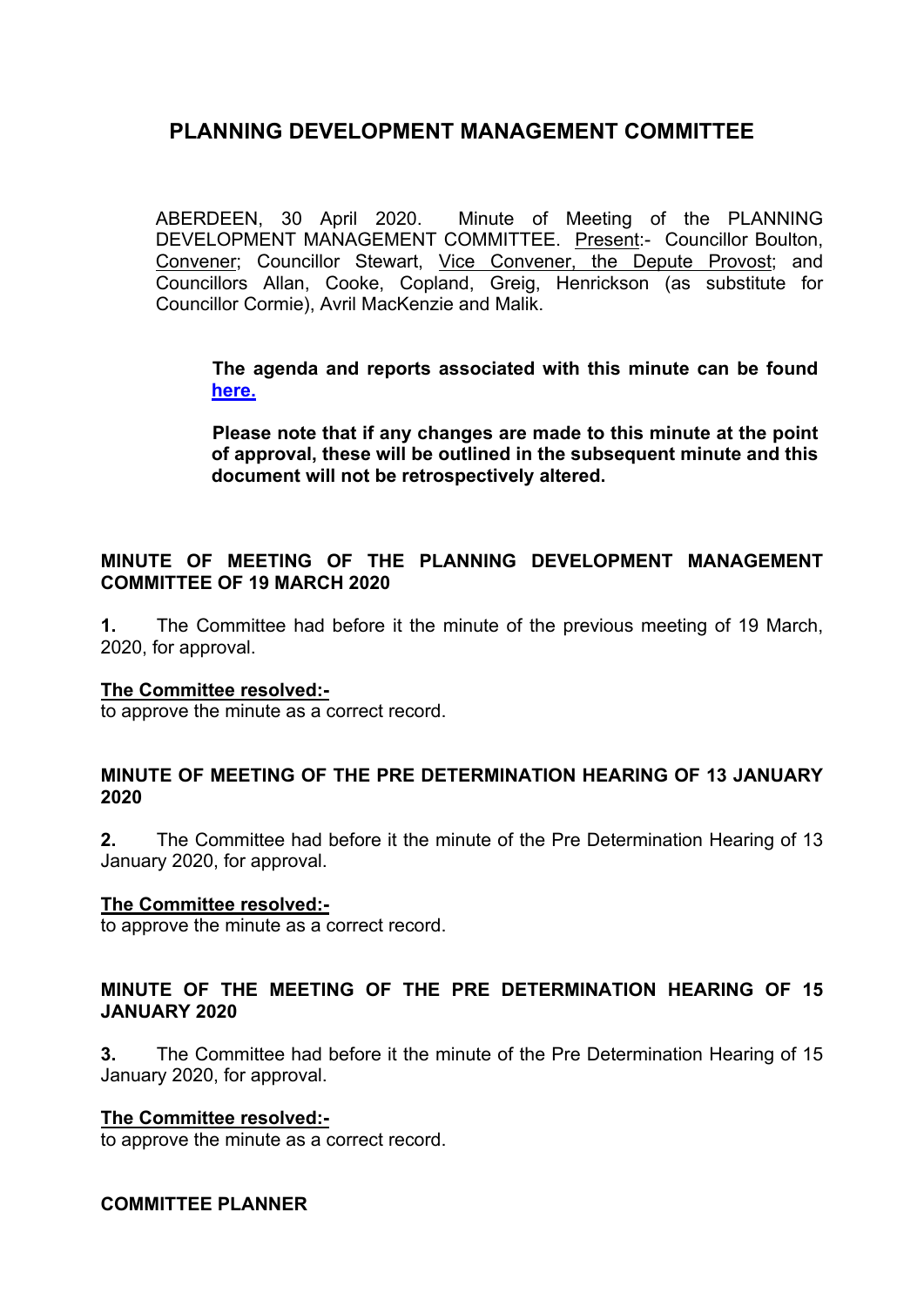30 April 2020

**4.** The Committee had before it a planner of future Committee business.

#### **The Committee resolved:-**

to note the information contained within the Committee business planner.

# **CLOVERHILL ABERDEEN - 191171**

**5.** The Committee had before it a report by the Chief Officer – Strategic Place Planning, **which recommended:-**

That the application for planning permission in principle for the erection of a residential led, mixed use development of approximately 550 homes, community and sports facilities, retail (Classes 1, 2, 3 and Sui Generis) with associated landscaping, open space and infrastructure, at Cloverhill Aberdeen, be approved conditionally with a legal agreement.

# **Conditions**

(1) PHASING

That no development shall take place unless a phasing programme outlining the delivery of buildings, open spaces and roads infrastructure across the entire application site has been submitted to and approved in writing by the planning authority. For the avoidance of doubt, this scheme shall include details of trigger points for delivery of retail use to meet the local need generated by the new residential development, as well as community and sporting facilities.

Reason: in order to ensure development is progressively accompanied by appropriate associated infrastructure.

(2) DETAILED DESIGN (BY PHASE)

No development in connection with any individual phase of the planning permission hereby approved shall take place unless the following details for that respective phase have been submitted to the Planning Authority and agreed in writing. Thereafter, development within that phase of development shall be implemented in accordance with the approved details.

Unless otherwise agreed in writing with the planning authority, MSC applications shall include:

- a) siting, design and external appearance of the built development;
- b) a detailed landscape plan and strategy;
- c) details of the means of access
- d) a detailed levels survey of the site and cross sections showing proposed finished ground and floor levels relative to existing ground levels and a fixed datum point;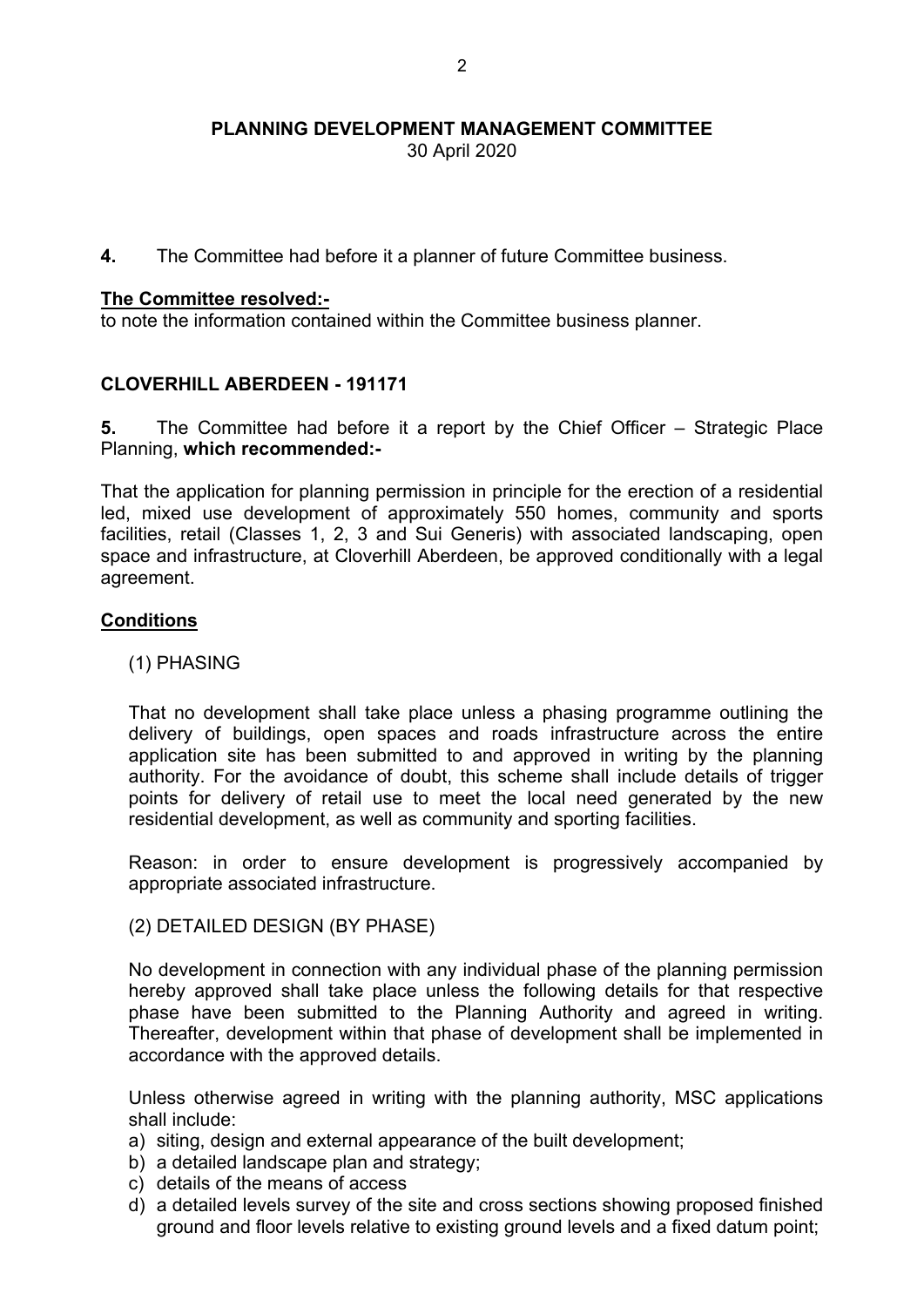30 April 2020

- e) a detailed Drainage Plan, including details of the proposed means of disposal of surface water, including how surface water run-off shall be addressed during construction, incorporating the principles of pollution prevention and mitigation measures. The final location of SUDs, including ponds, should be appropriately positioned in accordance with an agreed flood risk assessment;
- f) details of the connection to the existing Scottish Water foul water drainage network;
- g) details of all cut and fill operations;
- h) the details of all roads, footpaths, cycleways and car parking provision;
- i) details of any screen walls/fencing/boundary enclosures;
- j) details of all landscaping, planting and screening associated;
- k) details of the layout, siting, design and finish of all residential properties;
- l) details of the layout, siting, design and finish of all non-residential properties, including but not limited to: retail and commercial premises, community facilities, sports pitch and pavillion; and,
- m) details of waste/recycling collection points, for residential and non-residential properties.

Reason: In order to comply with Section 59 of the Town and Country Planning (Scotland) Act 1997, as amended by the Planning etc. (Scotland) Act 2006.

# (3) LANDSCAPING INFORMATION

The landscaping details to be submitted pursuant to Condition 2 above (detailed design by phase) shall include:

- a) Existing and proposed finished ground levels relative to a fixed datum point;
- b) Existing landscape features and vegetation to be retained.
- c) Tree survey, including layout plan showing proposed development together existing trees;
- d) Existing and proposed services including cables, pipelines and substations;
- e) The location of new trees, shrubs, hedges, grassed areas and water features;
- f) A schedule of plants to comprise species, plant sizes and proposed numbers and density;
- g) The location, design and materials of all hard landscaping works including walls, fences, gates, street furniture and play equipment;
- h) An indication of existing trees, shrubs and hedges to be removed;
- i) A Biodiversity Action Plan;
- j) A Management Plan detailing appropriate management measures for all watercourse buffer strips;

k) A programme for the completion and subsequent maintenance of the proposed landscaping.

All soft and hard landscaping proposals shall be carried out in accordance with the approved scheme and shall be completed during the planting season immediately following the commencement of each respective phase of the development or such other date as may be agreed in writing with the Planning Authority. Any planting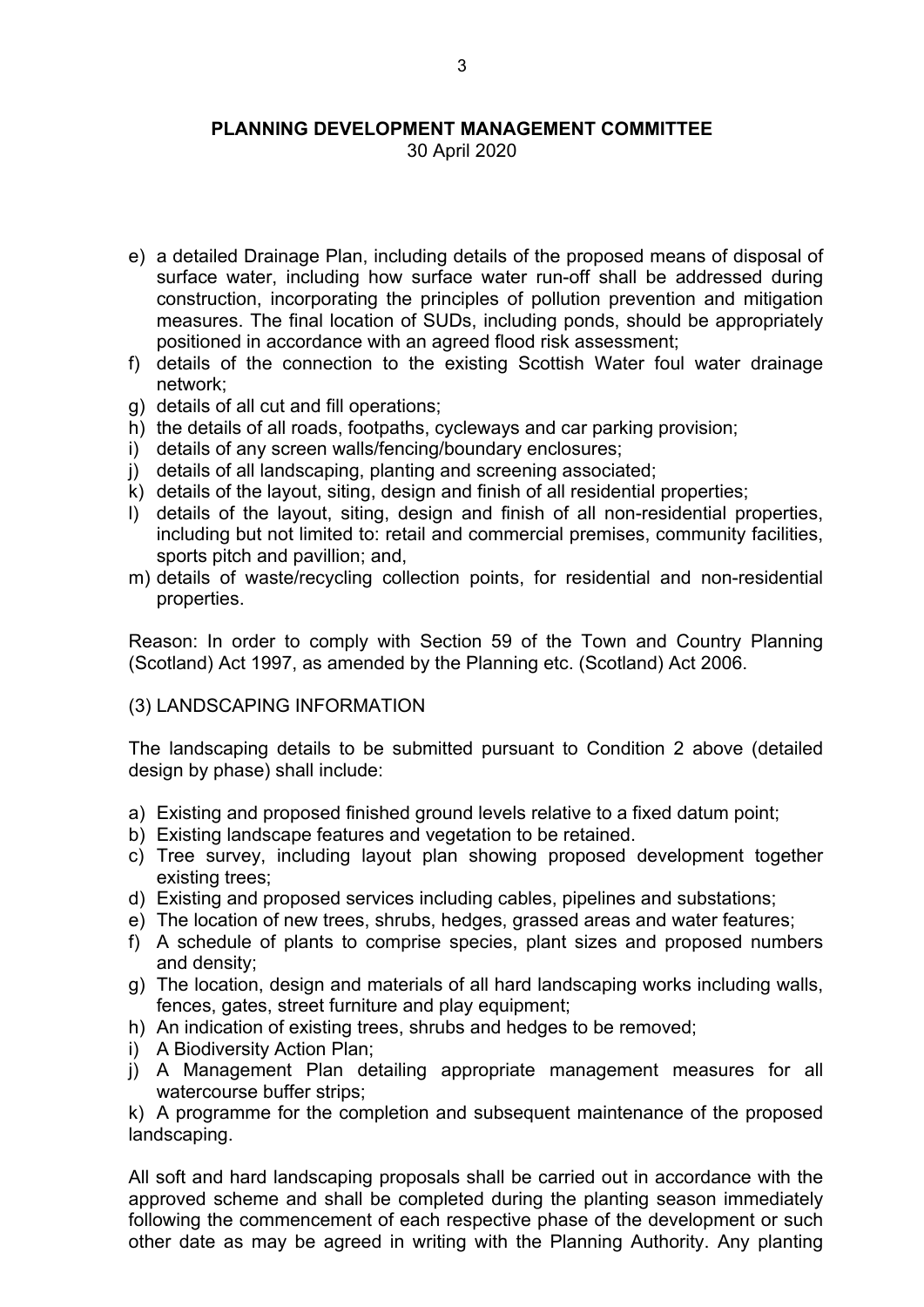30 April 2020

which, within a period of 5 years from the completion of each phase of the development, in the opinion of the Planning Authority is dying, being severely damaged or becoming seriously diseased, shall be replaced by plants of similar size and species to those originally required to be planted - in the interests of protecting trees and ensuring a satisfactory quality of environment.

#### (4) DRAINAGE CONNECTIONS

The details to be submitted pursuant to Condition 2 for each respective phase of the development shall show the proposed means of disposal of foul and surface water from the relevant phase of the development within the form of a Sustainable Urban Drainage System and include a development impact assessment and detailed design and methodology statement. Unless otherwise agreed in writing by the Planning Authority, in consultation with SEPA, the development shall connect to the public sewer and the relevant phase of the development shall not be occupied unless the agreed drainage system has been provided, is operational, and maintained thereafter throughout the lifetime of the consent in accordance with the approved maintenance scheme.

Reason: To protect the water environment and help reduce flooding.

#### (5) ARCHAEOLOGY

No works in connection with the development hereby approved shall commence unless an Archaeological Written Scheme of Investigation (WSI) has been submitted to and approved in writing by the planning authority and a programme of archaeological works has been carried out in accordance with the approved WSI. The WSI shall include details of how the recording and recovery of archaeological resources found within the application site shall be undertaken, and how any updates, if required, to the WSI will be provided throughout the implementation of the programme of archaeological works. Should the archaeological works reveal the need for post-excavation analysis the development hereby approved shall not be occupied unless a post-excavation research design (PERD) for the analysis, publication and dissemination of results and archive deposition has been submitted to and approved in writing by the planning authority.

Reason - to safeguard and record the archaeological potential of the area. In the first instance a 7-10% archaeological investigation is envisaged to be suitable

# (6) CONTAIMINATED LAND (i)

No development shall take place unless it is carried out in full accordance with a scheme to address any significant risks from contamination on the site that has been approved in writing by the planning authority. The scheme shall follow the procedures outlined in "Planning Advice Note 33 Development of Contaminated Land" and shall be conducted by a suitably qualified person in accordance with best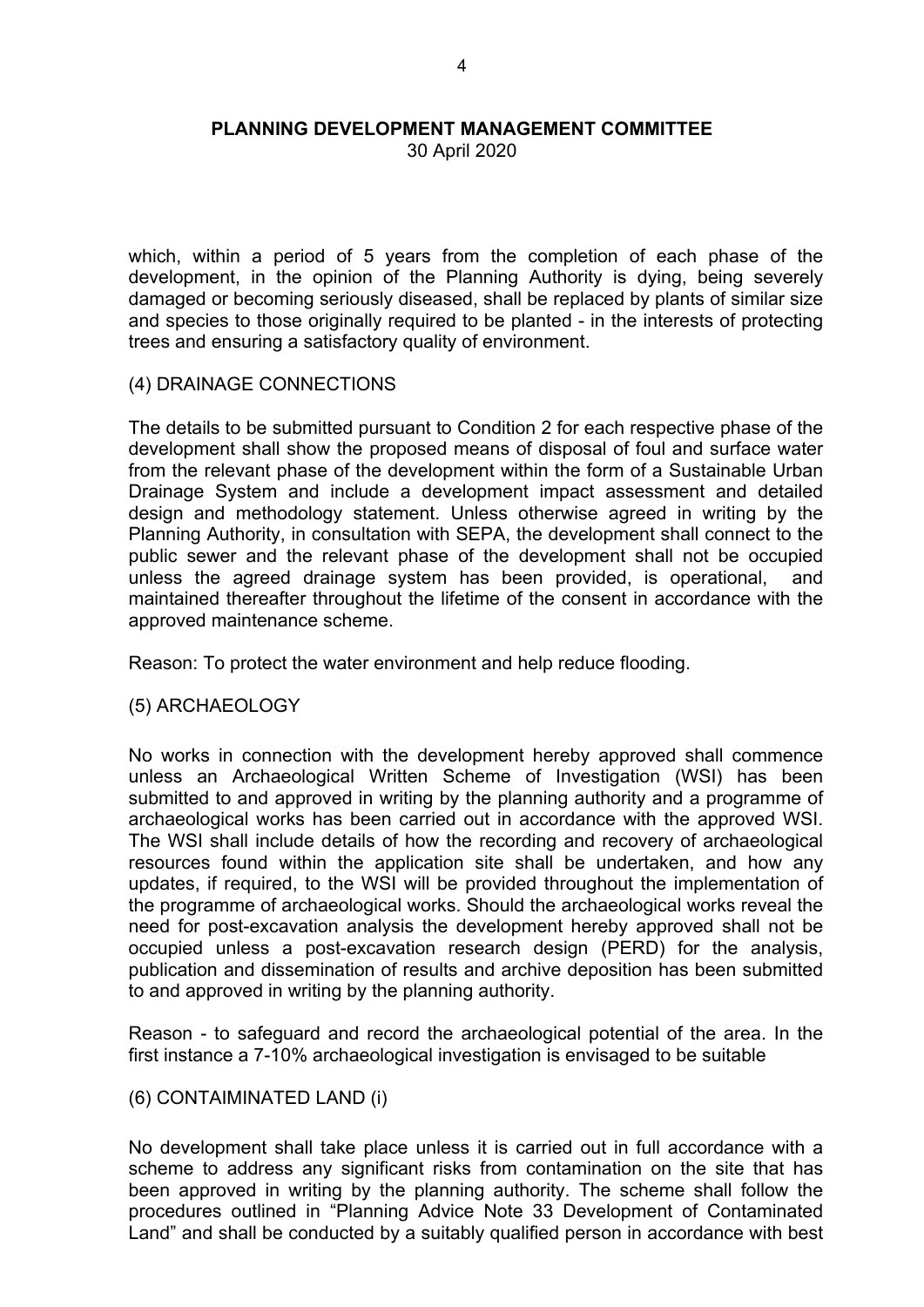30 April 2020

practice as detailed in "BS10175 Investigation of Potentially Contaminated Sites - Code of Practice" and other best practice guidance and shall include:

- 1. an investigation to determine the nature and extent of contamination
- 2. a site-specific risk assessment

3. a remediation plan to address any significant risks and ensure the site is fit for the use proposed

4. verification protocols to demonstrate compliance with the remediation plan

(7) CONTAIMINATED LAND (ii)

No building(s) within an individual phase of the development hereby approved shall be occupied unless the following matters have been agreed for that phase:

- 1. any long-term monitoring and reporting that may be required by the approved scheme of contamination or remediation plan or that otherwise has been required in writing by the planning authority is being undertaken and
- 2. a report specifically relating to the building(s) has been submitted and approved in writing by the planning authority that verifies that remedial works to fully address contamination issues related to the building(s) have been carried out, unless the planning authority has given written consent for a variation.

The final building on the application site shall not be occupied unless a report has been submitted and approved in writing by the planning authority that verifies that the remedial works have been carried out in full accordance with the remediation plan, unless the planning authority has given written consent for a variation.

Reason: to ensure that the site is suitable for use and fit for human occupation

(8) SAFE ROUTES TO SCHOOL

That no residential units shall be occupied unless safe routes to school have been provided in accordance with a scheme which has first been submitted to, and approved in writing by the planning authority. This shall include details of measures, including a timetable for implementation, required to help ensure safe travel to school.

Reason: In order to provide safe routes for travelling to local schools by sustainable means.

(9) RESIDENTIAL TRAVEL PACK

That no residential unit within the development shall be occupied unless a Residential Travel Pack, expanding on the principles set out in the agreed Travel Plan Framework and containing proposals for reducing dependency on the private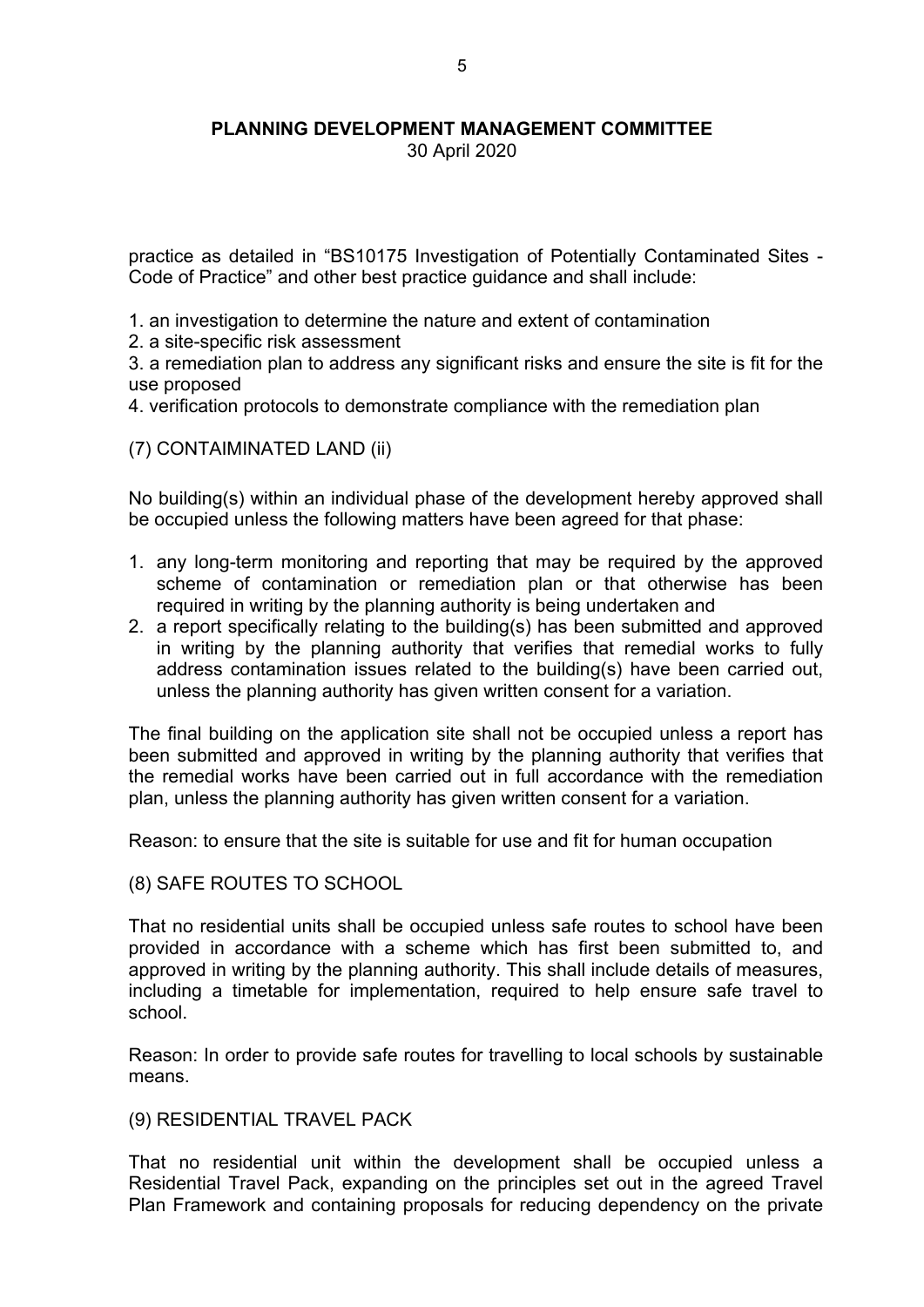30 April 2020

car has been submitted to and approved in writing by the Planning Authority, and thereafter provided to residents on first occupation.

Reason: to be consistent with the requirements of Scottish Planning Policy (SPP) and PAN 75 Planning for Transport – in the interests of reducing travel by private car.

(10) BUS STOPS

That no residential units shall be occupied unless bus stops have been provided on the A92, in accordance with a scheme which has first been submitted to and agreed in writing by the planning authority.

Reason: In order to provide the necessary infrastructure to make the development accessible by public transport and to encourage travel by sustainable means.

# (11) TRAFFIC REGULATION ORDERS

No buildings within the development hereby approved shall be occupied unless the necessary the necessary Traffic Regulation Orders have been obtained for the reduction of speed limits on the A92 to 40mph, including provision for temporary 20mph limits to accommodate safe travel to schools.

Reason: In order to facilitate safe access to schools and to reduce traffic speeds to a level appropriate for a residential area.

#### (12) TOUCAN CROSSING SOUTH OF MURCAR ROUNDABOUT

No buildings in the area shown shaded on Halliday Fraser Munro drawing ref 11085-SK-040 (or such equivalent drawing as has been submitted to and approved in writing by the planning authority as part of the final designed scheme) may be occupied unless a toucan crossing has been provided across the A92, at a suitable location north of the main site access and to the south of the Murcar Roundabout (or such equivalent alternative means of facilitating pedestrian/cycle crossing as agreed), in accordance with a scheme submitted to and approved by the planning authority.

Reason: to ensure that the site has appropriate pedestrian infrastructure to allow connection to local shops and services in the surrounding area and to ensure compliance with policies T2 (Managing the Transport Impacts of Development) and T3 (Sustainable and Active Travel) of the ALDP.

(13) ACCESS JUNCTIONS (i)

That no unit within the site shall be occupied unless the main access junction (as shown in Appendix D to the Transport Assessment, drawing ref 123823/sk1012-Rev B, or any such other drawing as has been approved by the planning authority for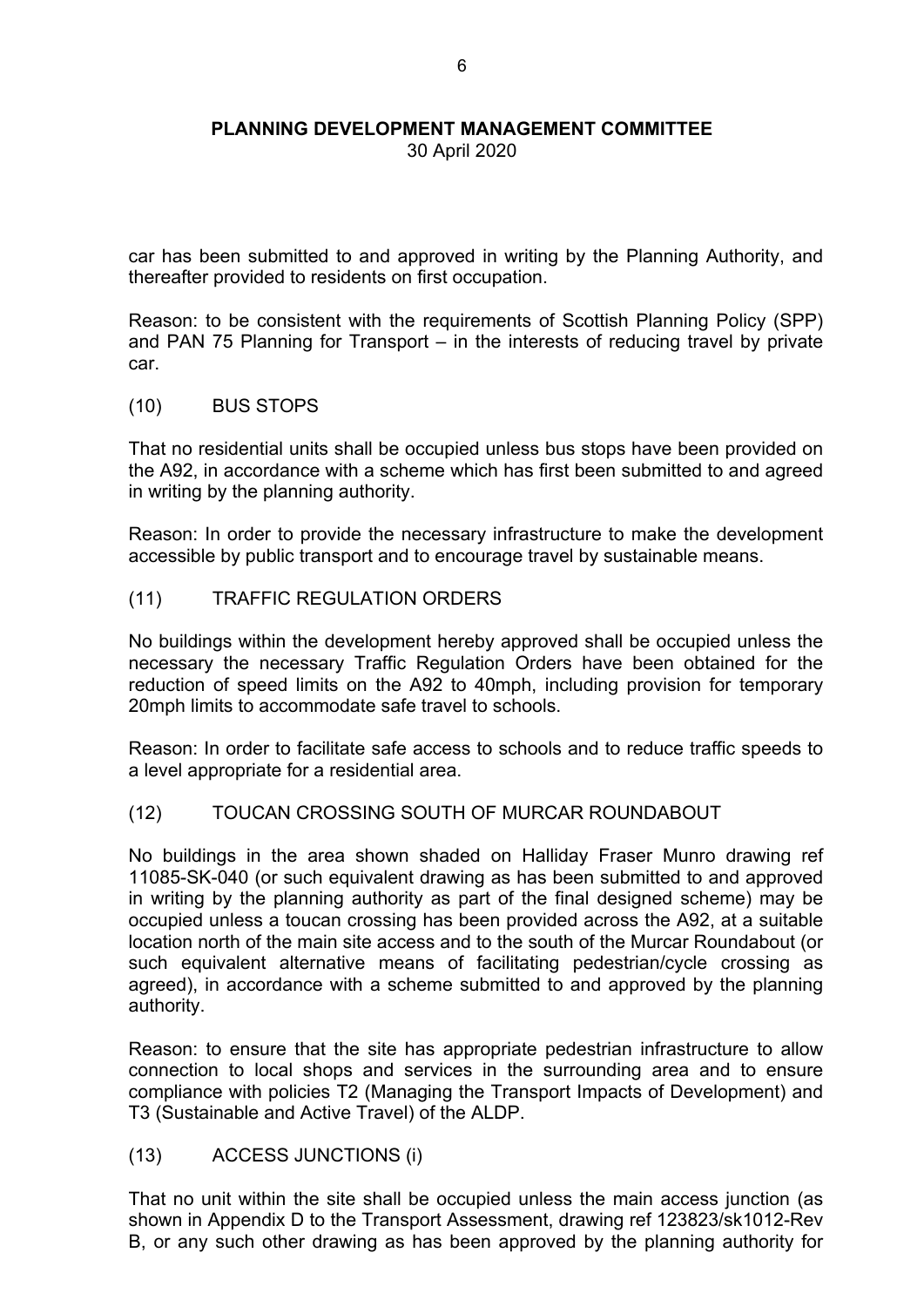30 April 2020

this purpose, based on the finalised scheme) has been fully constructed and made available for use.

Reason: In order to ensure that the development is served by the necessary roads infrastructure and to ensure compliance with policiy T2 (Managing the Transport Impacts of Development) of the ALDP.

(14) ACCESS JUNCTIONS (ii)

That no more than 150 units within the site shall be occupied unless both access junctions (as shown in Appendix D to the Transport Assessment, drawing refs 123823/sk1012-rev B and 123823/sk1013-revA, or any such other drawings as have been approved by the planning authority for this purpose, based on the finalised scheme) have been fully constructed and made available for use.

Reason: In order to ensure that the development is served by the necessary roads infrastructure and to ensure compliance with policy T2 (Managing the Transport Impacts of Development) of the ALDP.

# (15) NOISE ASSESSMENT AND MITIGATION MEASURES

No works within a given individual phase of development shall commence unless a further noise assessment, based on the final design and layout approved for that phase via condition 2 (Detailed Design by Phase) and including details of any necessary noise mitigation measures, has first been submitted to and agreed in writing by the planning authority.

Thereafter, no residential unit within that phase of the development shall be occupied unless the approved mitigation measures have been implemented in full and a further Noise Impact Assessment has been submitted to and approved in writing, demonstrating that mitigation measures have delivered the anticipated noise reductions (or such other alternative arrangements as have been agreed in writing) by the planning authority.

In the event that the anticipated noise reductions are not achieved by the agreed mitigation measures, alternative mitigation must be agreed in writing with the planning authority and its efficacy verified prior to occupation of the affected units.

Reason: To ensure that a suitable residential environment is provided, and that potential noise impact is mitigated as necessary.

# (16) DUSK RISK ASSESSMENT AND MANAGEMENT PLAN

No development in connection with the planning permission hereby approved shall be carried out unless: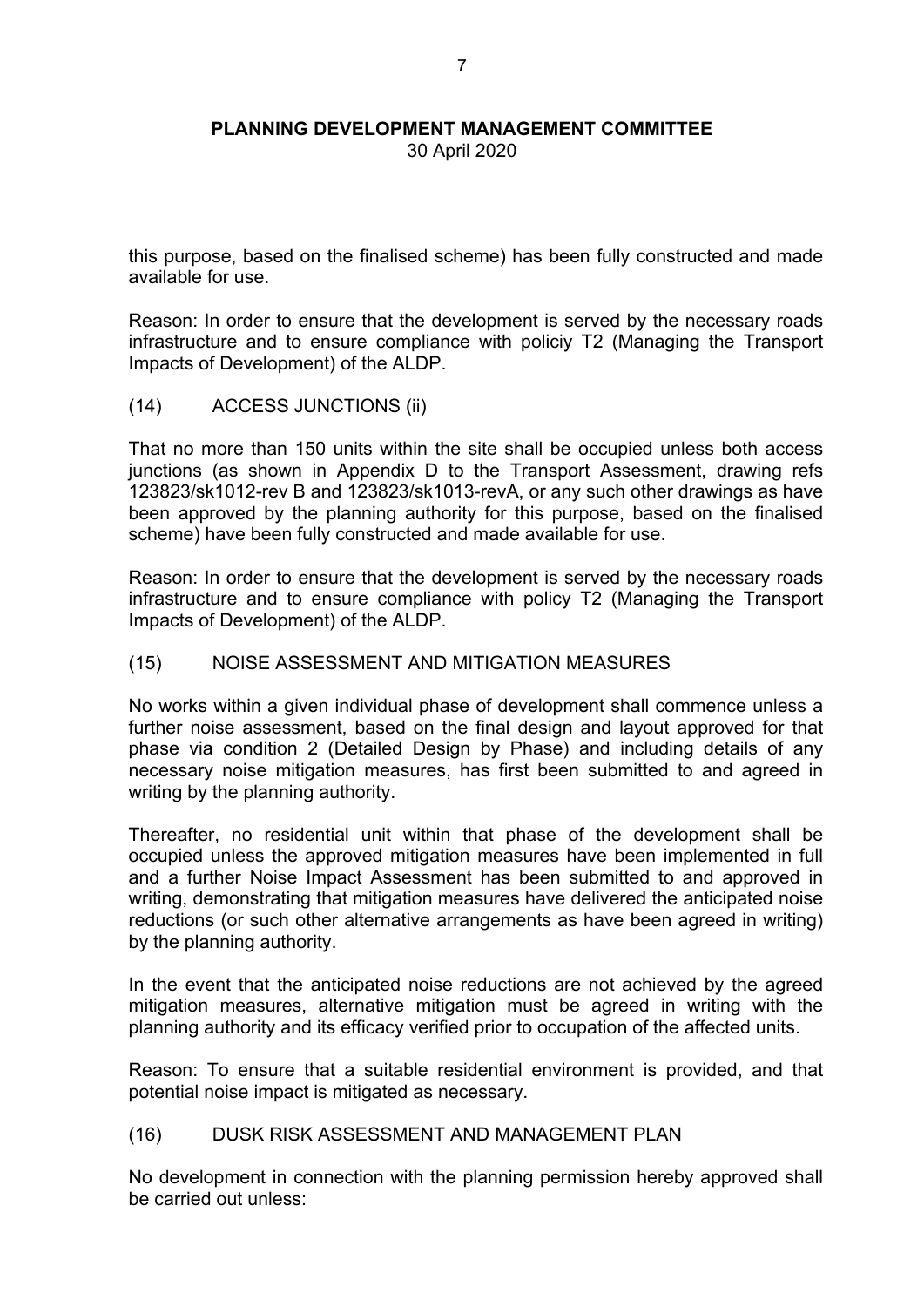30 April 2020

(i) An Air Quality (Dust) Risk Assessment, carried out by a suitably qualified consultant in accordance with the Institute of Air Quality Management document "Guidance on the Assessment of Dust from Demolition and Construction" 2014, has first been submitted to and agreed in writing by the planning authority.

(ii) A site-specific Dust Management Plan, based on the outcomes of the Air Quality (Dust) Risk Assessment and detailing the necessary control measures to be implemented for each phase of the proposed works (demolition, earthworks, construction, and trackout), an example of the monitoring protocol and schedule to be implemented on-site, and the responsible person for dust control on-site, has first been submitted to and agreed in writing by the planning authority.

Thereafter, all works shall be carried out in accordance with the control measures so agreed.

Reason: In order to mitigate the impact of dust from construction activities associated with the development on local air quality.

#### (17) SPECIES SURVEY AND MITIGATION

No development in any individual phase of the development hereby approved shall take place unless pre-construction surveys for reptiles and protected species (red squirrel /bats /badgers) for that phase, including details of any necessary mitigation measures, have been carried out and submitted to and approved in writing by the Planning Authority. Thereafter no development shall take place within the relevant phase of the development unless any necessary mitigation measures have been implemented as agreed

Reason: to ensure the protection of reptiles and protected species during construction works

(18) PRIVATE WATER SUPPLIES

No development in any particular phase of the development hereby approved shall take place unless it is demonstrated to the satisfaction of the planning authority, in consultation with SEPA, that any wells within/in the vicinity of that phase of works are avoided through appropriate buffers, as detailed in SEPA's guidance on 'Assessing the Impacts of Development Proposals on Groundwater Abstractions and Groundwater Dependent Terrestrial Ecosystems' or otherwise agreed with the owner of any PWS that they will be connected to the public supply to avoid disruption and negative impacts during the construction works.

Reason: To protect the water environment and its users.

(19) DE-CULVERTING OF WATERCOURSES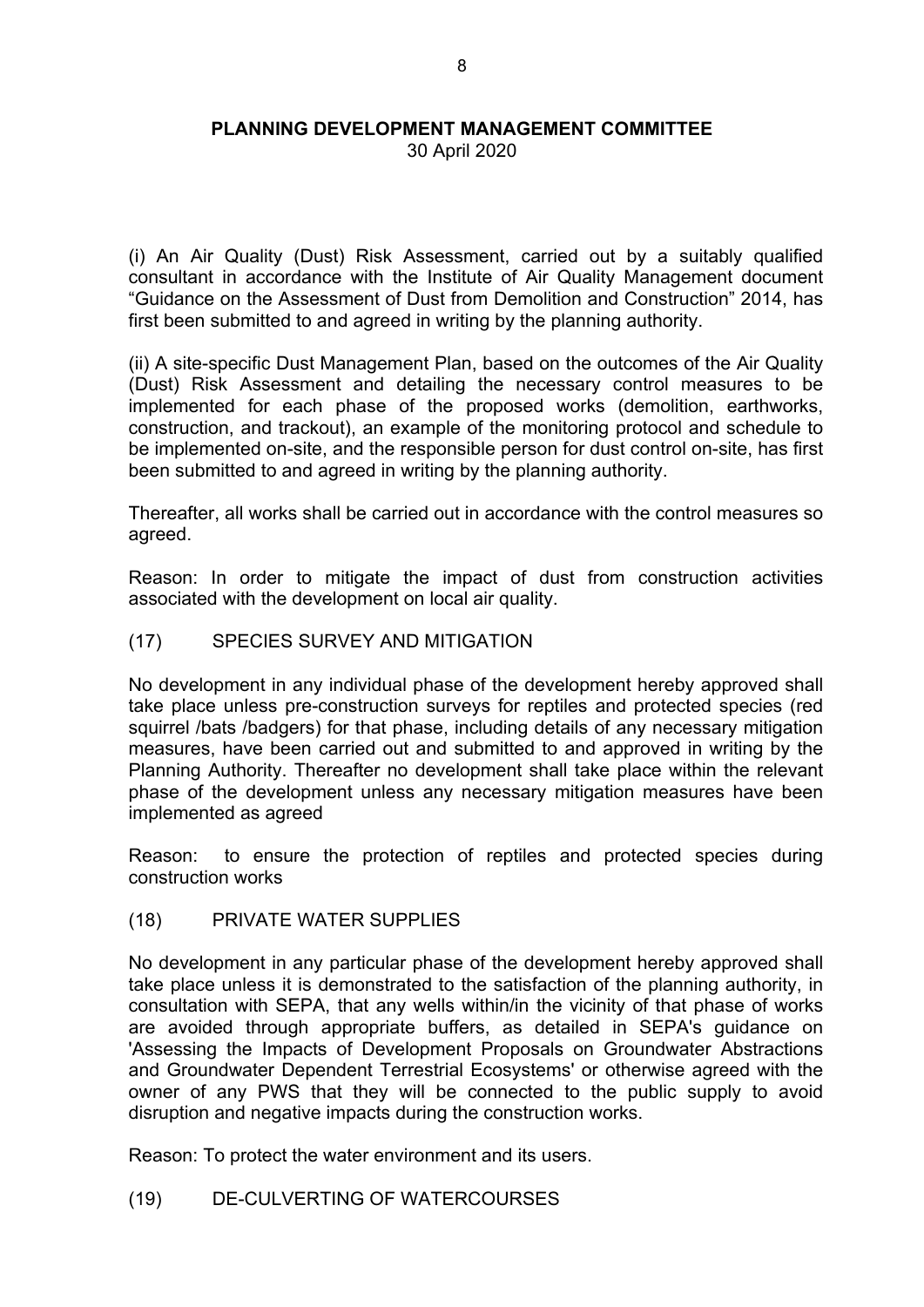30 April 2020

Prior to commencement of any work in any individual phase a detailed scheme for the protection and enhancement of the water environment within that phase shall be submitted to, and approved in writing by, the Planning Authority in consultation with SFPA

As a minimum, this shall include:

a) Demonstration of how the existing waterbodies on site have been incorporated into the layout of the development, including appropriate buffer zones

b) Detailed information relating to the investigation of and realignment / deculverting of any watercourses onsite

c) Full details relating to any other proposed engineering activities in the water environment, including the location and type of any proposed watercourse crossings. Any proposed watercourse crossings shall be bridging solutions or bottomless or arched culverts, designed to accept the 1 in 200 year flow unless otherwise agreed with the Planning Authority in consultation with SEPA.

All works on site must be undertaken in accordance with the approved scheme unless otherwise agreed in writing with the Planning Authority.

Reason: To protect the water environment and to prevent an increase in flood risk.

# (20) SUSTAINABLE URBAN DRAINAGE AND RELATIONSHIP TO THE WATER ENVIRONMENT

That no development in any individual phase shall take place unless a scheme detailing levels of sustainable drainage (SUDS) surface water treatment has been submitted for the written approval of the planning authority, in consultation with SEPA, and all work shall be carried out in accordance with the approved scheme. This shall include an assessment to demonstrate how the layout and design has considered the feasibility of de-culverting any water courses within the site and also what measures are proposed to minimise impacts on the spring in the north east of the site, identifying reasonable compensatory measures or proportionate mitigation to the satisfaction of the planning authority. The scheme shall be developed in accordance with the technical guidance contained in The SUDS Manual (C697) and should incorporate source control. A minimum 6m buffer shall be maintained between development including garden ground and property boundaries and the top bank of the Silver Burn and any proposals to de-culvert watercourses through the site.

Reason: To ensure adequate protection of the water environment from surface water run-off and to provide for enhancement of the natural environment.

# (21) TREE SURVEY AND PROTECTION MEASURES

That no development in any individual phase shall take place unless a plan showing those trees to be removed and those to be retained and a scheme for the protection of all trees to be retained on the site during construction works has been submitted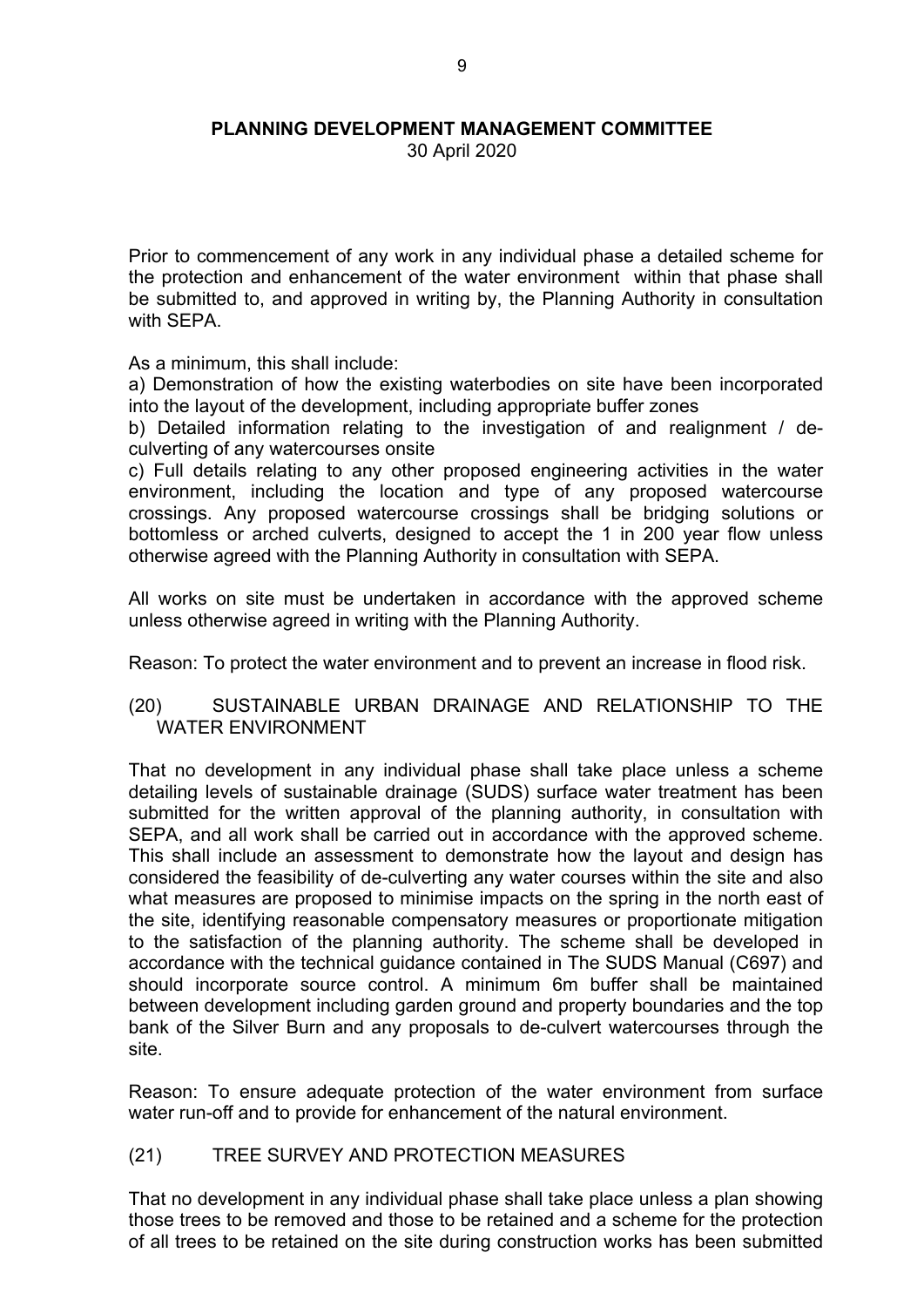30 April 2020

to, and approved in writing by, the Planning Authority and any such scheme as may have been approved has been implemented.

Reason: In order to ensure adequate protection for the trees on site during the construction of the development.

(22) TREES – CARE AND MANAGEMENT

That no units within a given individual phase of the development hereby approved shall be occupied unless a plan and report illustrating appropriate management proposals for the care and maintenance of all trees to be retained and any new areas of planting (to include timing of works and inspections) for that phase has been submitted to and approved in writing by the Planning Authority. Thereafter, the works shall be carried out in accordance with such plan and report as may be so approved.

Reason: In order to preserve the character and visual amenity of the area.

#### (23) CARBEON REDUCTION AND WATER EFFICIENCY

No units within a given individual phase of development shall be occupied unless a scheme detailing measures to ensure compliance with the Council's 'Resources for New Development' Supplementary Guidance (including water efficiency measures) within that phase has first been submitted to and agreed in writing by the planning authority, and any recommended measures specified within that scheme for the reduction of carbon emissions and reduction in water use have been implemented in full.

Reason: To ensure that this development complies with the requirements for carbon emission reductions and water saving measures set out in the Council's 'Resources for New Development' Supplementary Guidance.

(24) SPORTS PITCH – HOURS OF OPERATION

The approved sports pitch shall not be used outwith the hours between 09.00 and 22.00.

Reason - To ensure adequate protection of amenity to the residents of the development.

# (25) SPORTS PITCH – NOISE ASSESSMENT AND MITIGATION

No development relating to the formation of the approved sports pitch shall be undertaken unless a further noise impact assessment, including an assessment of adherence to 'Sportscotland Outdoor Sports Facilities - Planning Guidance/1002 - Siting of Synthetic Grass Pitches - Guidance on Noise and Floodlighting' and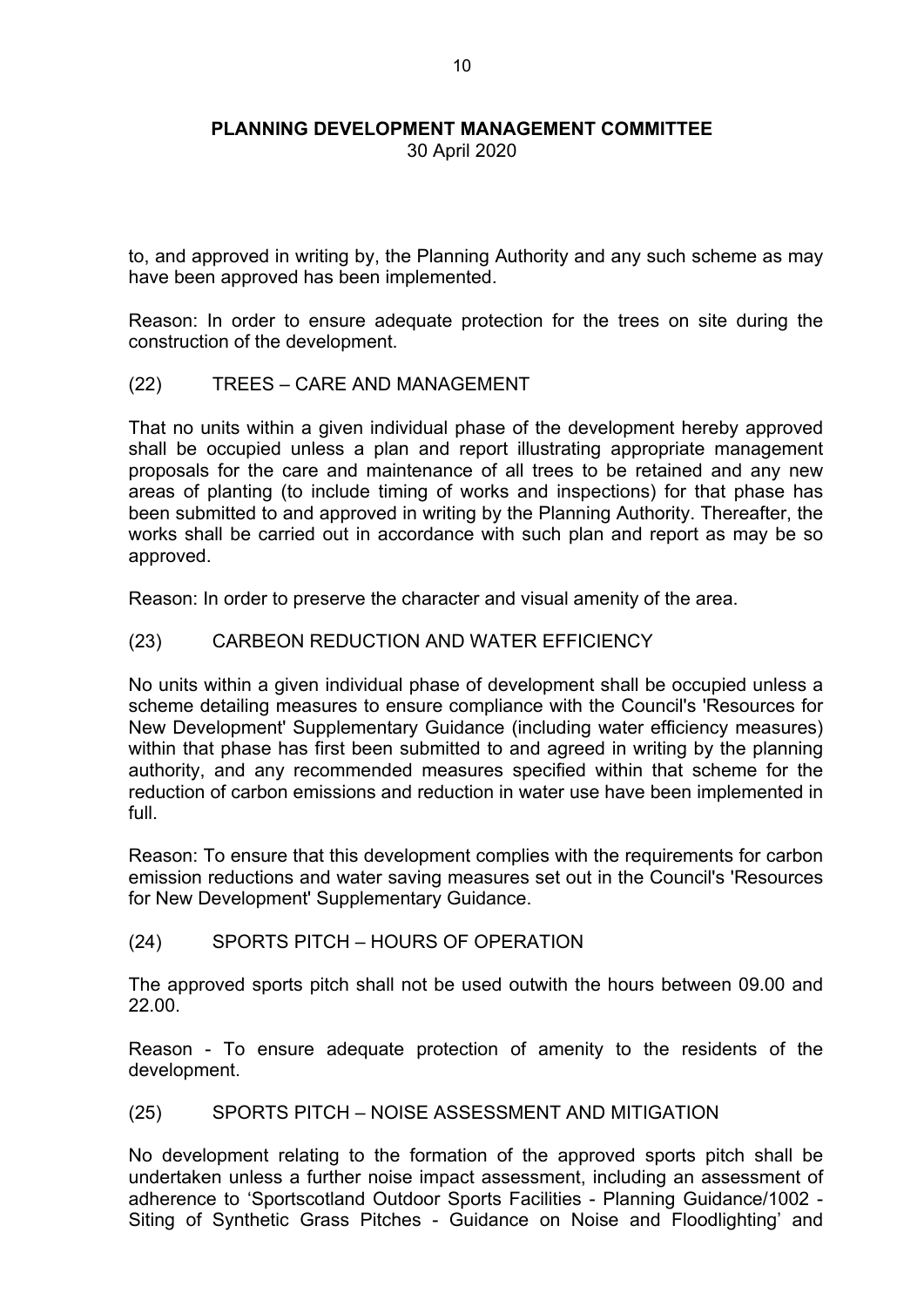30 April 2020

detailing any necessary noise mitigation measures, has first been submitted to and approved in writing by the plannig authority.

Thereafter, the approved sports pitch shall not be brought into use unless all mitigation measures set out in the agreed noise impact assessment have been implemented in full.

works in any individual phase of development details of the proposed street design for that phase, which shall contain but not be limited to: a parking strategy; road geometry, dimensions and swept-path analysis; road junctions and visibility splays; traffic calming measures; cycleway provision; gradient; level details, finishing/surfacing materials and crossing points, shall be provided for the further written approval of the Planning Authority in consultation with the Roads Authority. No building shall not be occupied unless the streets and parking areas for the respective block are complete and available for use.

Reason: in the interests of road safety.

# (26) CONSTRUCTION ENVIRONMENT MANAGEMENT PLAN (CEMP)

No development shall be carried out within any individual phase of the development hereby approved unless a site specific Construction Environmental Method Plan (CEMP) for that phase of works has been submitted to, and approved in writing by, the Planning Authority in consultation with SEPA. Thereafter, all works on site must be undertaken in accordance with the approved CEMP unless otherwise agreed in writing with the Planning Authority.

Reason: In order to minimise the impacts of necessary demolition and construction works on the environment.

# (27) FLOOD RISK ASSESSMENT ON FINAL LAYOUT

No development shall take place unless a matters specified in conditions application comprising a flood risk assessment (FRA) has been submitted to and approved in writing by the planning authority in consultation with SEPA. The FRA shall be undertaken in accordance with SEPA's 'Technical Flood Risk Guidance for Stakeholders' and considers the flood risk from all sources which may affect the development.

Thereafter all works on site must be undertaken in accordance with the approved FRA unless otherwise agreed in writing with the Planning Authority in consultation with **SEPA** 

Reason - in order to protect the proposed development from flood risk.

(28) A92 STREETLIGHT UPGRADING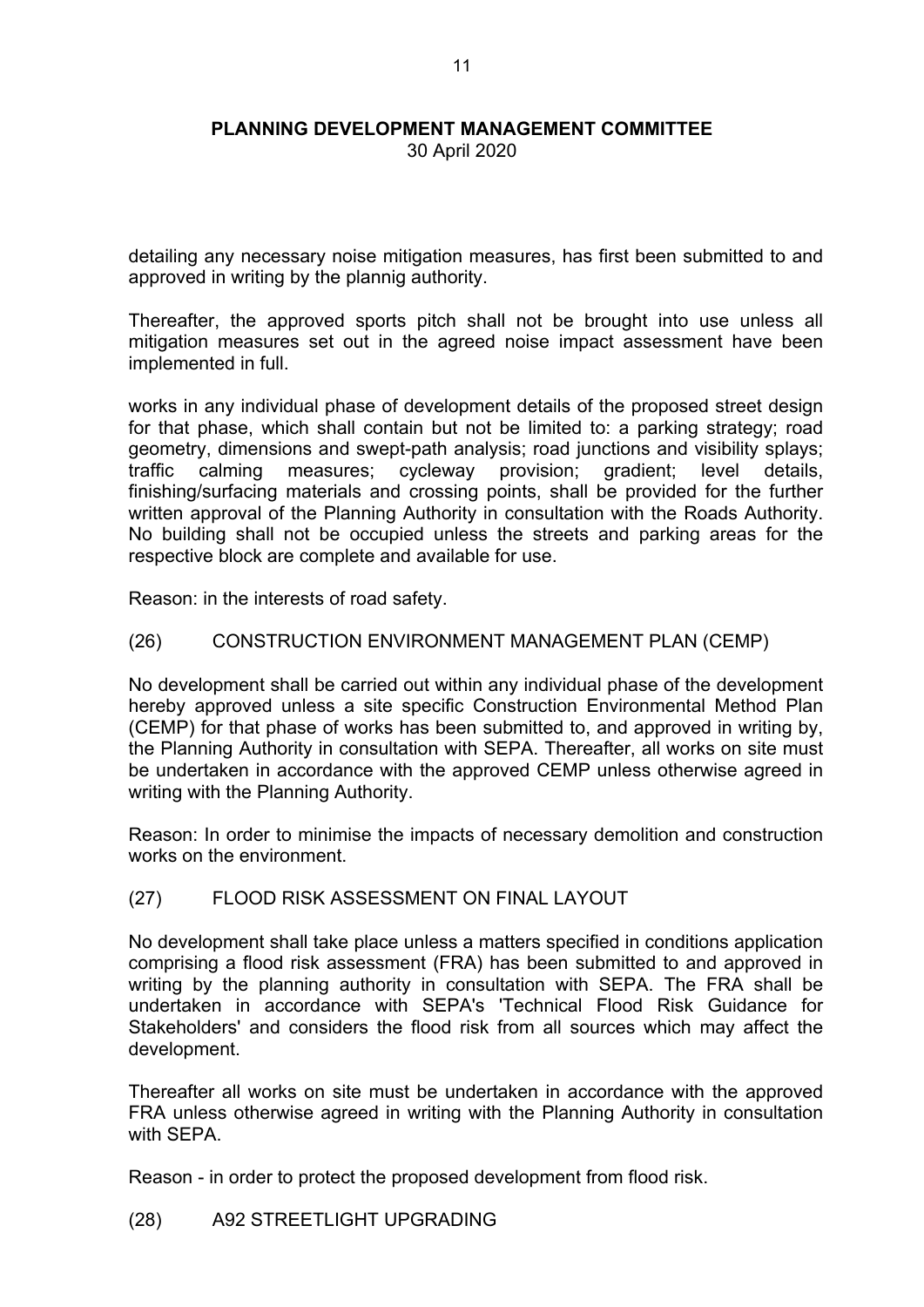30 April 2020

That no residential units within the development hereby approved shall be occupied unless streetlights on the A92, between Murcar Roundabout and The Parkway, have been upgraded to LED illumination.

Reason: In order to reflect the increased pedestrian travel along this route and to bring it up to current standards for streetlighting in residential areas.

The Committee heard from Mr Gavin Evans, who spoke in furtherance of the application and answered various questions from members.

#### **The Committee resolved:-**

to approve the application conditionally with a legal agreement.

# **ABERDEEN MARKET - 190312**

**6.** The Committee had before it a report by the Chief Officer – Strategic Place Planning, **which recommended:-**

That the application for detailed planning permission for a major development consisting of demolition and redevelopment of the existing site to form a mixed use office-led development (Class 4) (circa 18,000 sqm), with retail (Class 1), financial and professional (Class 2), food and drink (Class 3), public house (Sui Generis) and assembly and leisure (Class 11) uses (circa 750sqm), landscaping, public realm, car parking and associated works, be approved conditionally, but to withhold consent until a legal agreement be secured to deliver developer obligations towards core paths, open space and provision of a car club vehicle.

# **Conditions**

# PRE-DEMOLITION

# (1) GEO-ENVIRONMENTAL INVESTIGATION

No development (including demolition or site setup) shall take place unless a scheme to deal with any contamination that may exist within the site has been submitted to and approved in writing by the planning authority. The scheme shall follow the procedures outlined in Planning Advice Note 33 (Development of Contaminated Land) and shall be conducted by a suitably qualified person in accordance with best practice as detailed in BS10175 (Investigation of Potentially Contaminated Sites - Code of Practice) and other best practice guidance and include (i) an investigation to determine the nature and extent of contamination; (ii) a site-specific risk assessment; and (iii) a remediation plan to address any significant risks and ensure the site is fit for the use proposed.

Thereafter the development shall not be brought into use unless (i) any long term monitoring and reporting that may be required by the approved scheme of contamination or remediation plan or that otherwise has been required in writing by the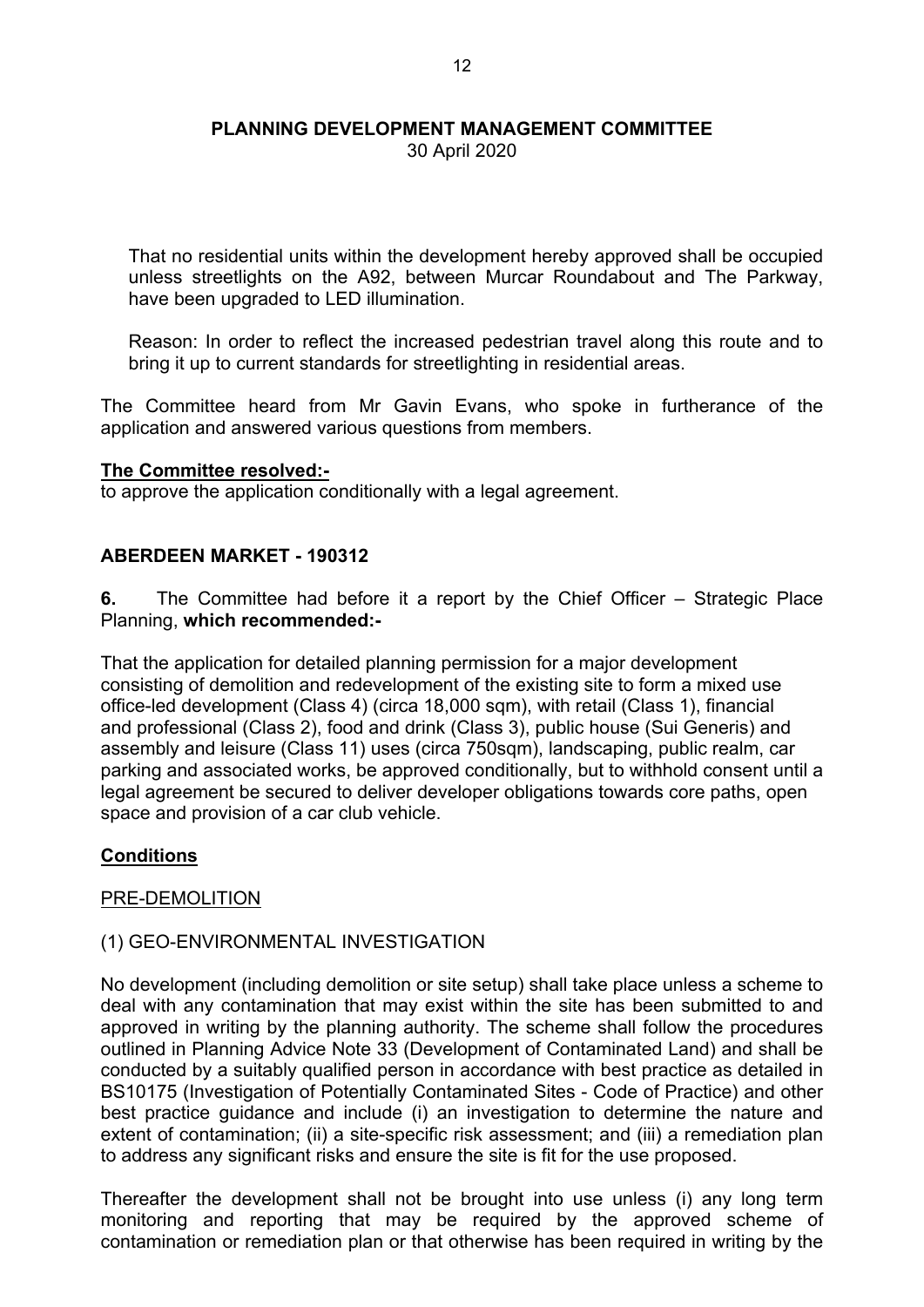30 April 2020

planning authority is being undertaken and (ii) a report has been submitted and approved in writing by the planning authority that verifies that remedial works to fully address contamination issues related to the site has been carried out, unless the planning authority has given written consent for a variation.

Reason – to sure that the site is fit for human occupation

(2) ARCHAEOLOGY

No development (including demolition or site setup) shall take place unless an archaeological written scheme of investigation (WSI) has been submitted to and approved in writing by the planning authority and a programme of archaeological works has been carried out in accordance with the approved WSI. The WSI shall include details of how the recording and recovery of archaeological resources found within the application site shall be undertaken, and how any updates, if required, to the written scheme of investigation will be provided throughout the implementation of the programme of archaeological works.

Should the archaeological works reveal the need for post excavation analysis the development hereby approved shall not be brought into use unless a post-excavation research design (PERD) for the analysis, publication and dissemination of results and archive deposition has been submitted to and approved in writing by the planning authority. The PERD shall be carried out in complete accordance with the approved details.

Reason – to safeguard and record the archaeological potential of the area.

#### (3) SURFACE WATER MANAGEMENT

No development (including demolition or site setup) shall take place unless a demolition/construction phase surface water management strategy has been submitted to and approved in writing by the planning authority in consultation with SEPA. SEPA's Sector Specific Guidance: Construction Sites (WAT-SG-75) must be used as a basis for the strategy. Thereafter demolition/development shall not be undertaken other than in accordance with the approved plan.

Reason – to minimise the impacts of demolition/construction works on the environment. (4) SITE WASTE MANAGEMENT PLAN

No development (including demolition or site setup) shall take place unless a demolition/construction phase site waste management plan (SWMP) has been submitted to and approved in writing by the planning authority in consultation with SEPA. The SWMP must take account of the guidance available at the NetRegs website and specifically the Waste Management Plan template. Thereafter demolition/development shall not be undertaken other than in accordance with the approved plan.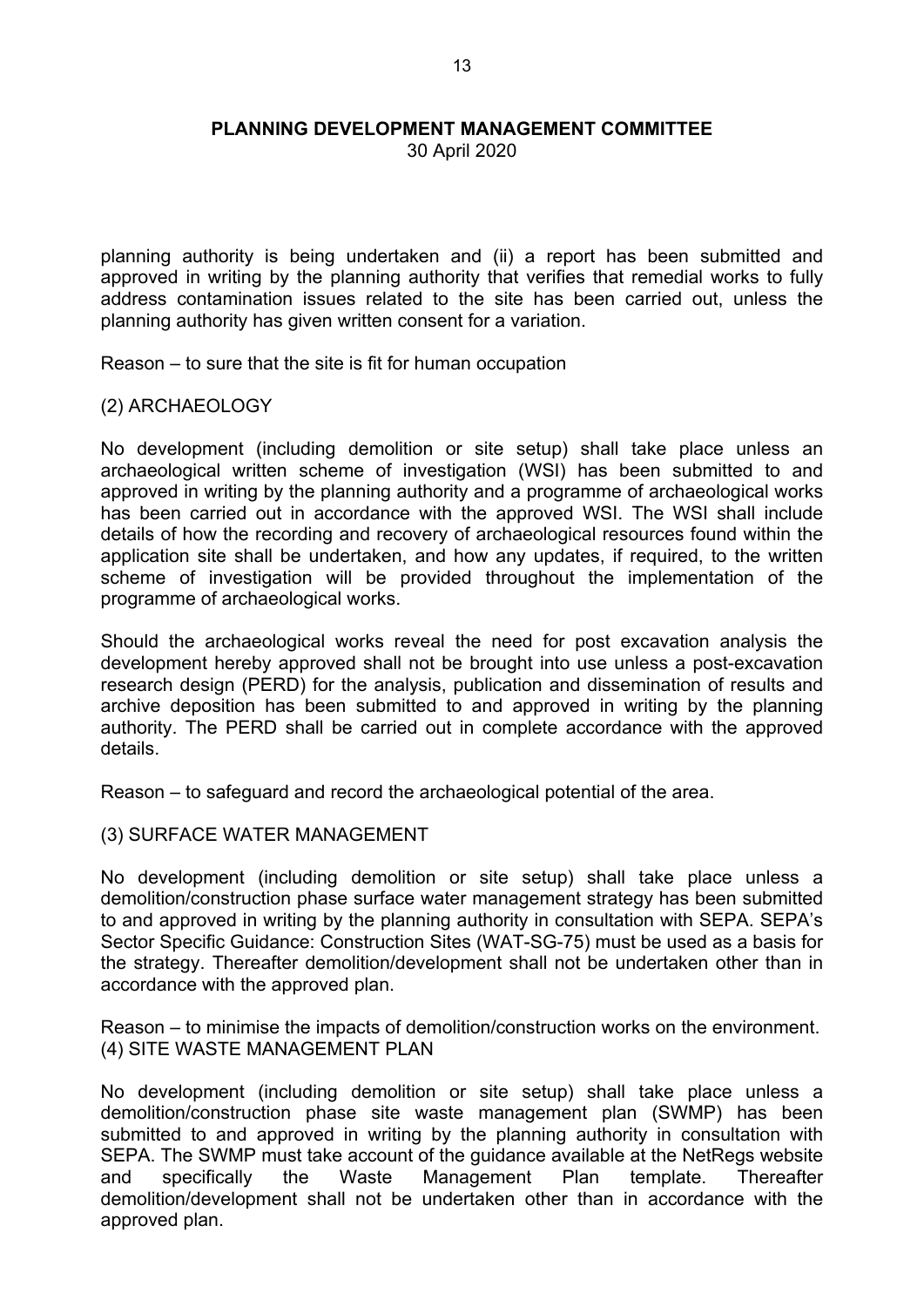30 April 2020

Reason – to improve materials resource efficiency and ensure the appropriate management and disposal of waste from the development.

#### (5) DUST MANAGEMENT PLAN

No development (including demolition or site setup) shall take place unless a Dust Management Plan for the demolition/construction phase of development has been submitted to and approved in writing by the planning authority. The management plan shall specify dust mitigation measures and controls, responsibilities and any proposed monitoring regime. Thereafter demolition/development shall not be undertaken other than in accordance with the approved plan.

Reason – to control air pollution from dust associated with demolition and construction of the development.

#### (6) SUSTAINABILITY MEASURES

No development (including demolition or site setup) shall take place unless a scheme of sustainability measures to be implemented within the development has been submitted to and approved in writing by the planning authority in consultation with SEPA. The scheme should investigate and where appropriate implement the use of rainwater harvesting, bio-retention, green/blue roofs, living green walls, renewable energy sources and other suitable sustainability measures.

Reason – To contribute to and enhance the natural environment and support Policy D1 (Quality Placemaking by Design)

# (7) NO. 6 MARKET STREET

No development (including demolition or site setup) shall take place unless a scheme detailing the works to 6 Market Street has been submitted to and approved in writing by the planning authority. The scheme shall include detailed specifications featuring –

- 1. 1:10 elevation and section drawing detailing the proposed alteration to Market Street elevation shopfront including the new column details and positioning of the glazing.
- 2. Details of the proposed new arched glazing.
- 3. 1:10 elevation and section showing how the new building will abut 6 Market **Street**
- 4. A sample of stone for the stone forming the new columns.
- 5. Details of the external finishing material for the East Green elevation

Thereafter demolition/development shall not be undertaken other than in accordance with the approved scheme.

Reason – to ensure an appropriately high quality of detailing commensurate with the civic scale and setting of the proposal.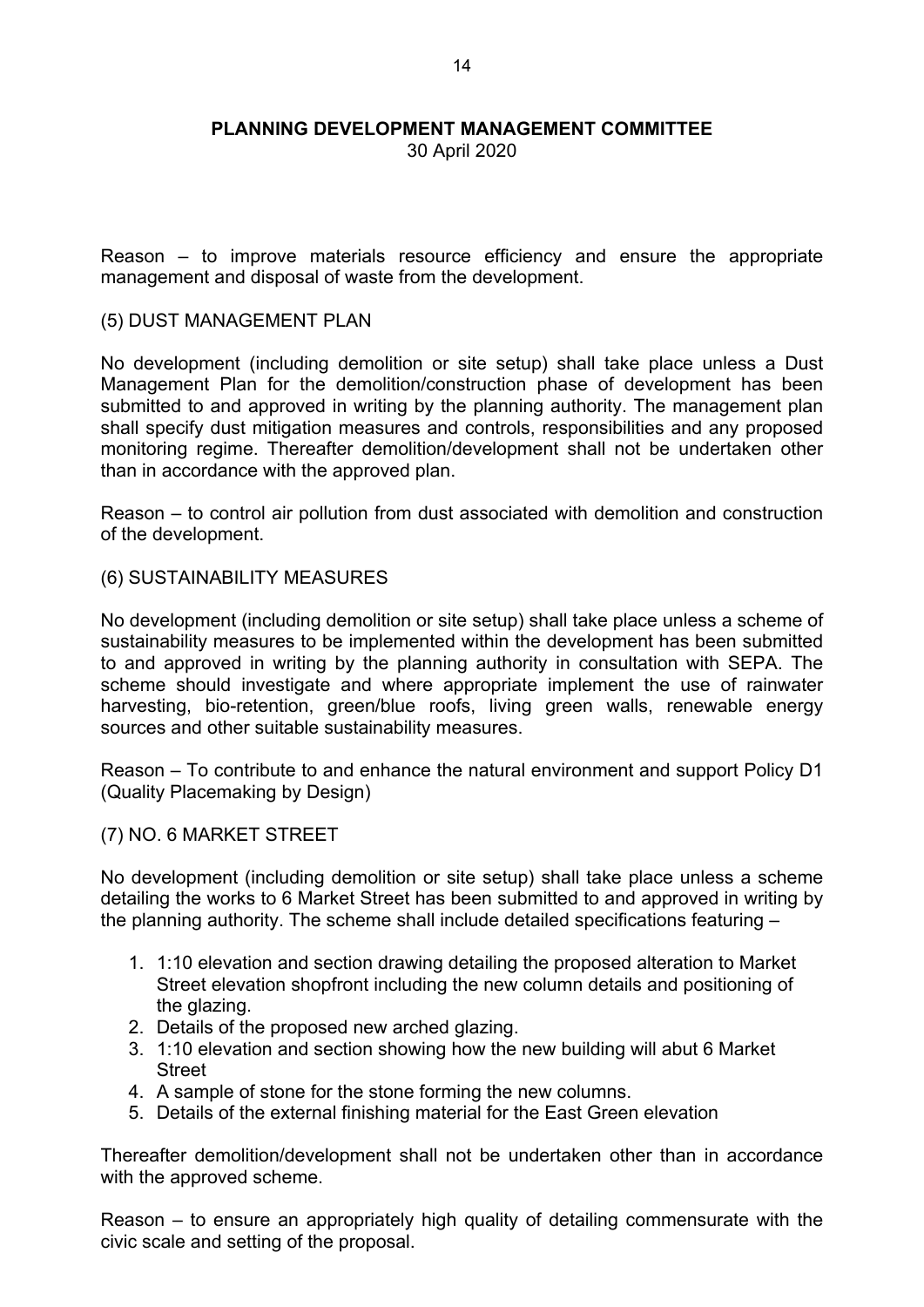30 April 2020

# PRE-CONSTRUCTION

#### (8) DRAINAGE

No development shall take place unless a detailed scheme for the disposal of foul and surface water drainage has been submitted to and approved in writing by the planning authority. Thereafter development shall not be brought into use unless the development has been implemented in accordance with the approved scheme and is available for use.

Reason – to safeguard water quality and to ensure that the development can be adequately drained.

#### (9) FLOOD MITIGATION

No development associated with the construction of the development shall take place unless a scheme for the provision of flood resilient doors has been submitted to and approved in writing by the planning authority. Thereafter the building shall not be brought into use unless the approved scheme has been implemented.

Reason – to mitigate the residual risk to the building of surface water flooding.

#### (10) EXTERNAL FINISHING MATERIALS

No development shall take place unless a scheme detailing all external finishing materials of the proposed building has been submitted to and approved in writing by the planning authority. The scheme shall include –

- 1. Detailed specifications of all materials to be used on the external areas of the building
- 2. Elevational drawings clearly showing which materials are to be used on each part of the building
- 3. 1:20 construction drawings, showing the size of granite cladding blocks to be used
- 4. 1:20 construction drawings, showing the detailing of points where there would be a change in the surface finishes (for example where glazed sections of frontage meet granite-clad sections)
- 5. Perforated translucent lattice grills to the East Green elevation of the car park.
- 6. Measures to prevent the nesting of birds on the external areas of the building.

Thereafter the development shall be finished in accordance with the approved scheme unless a written variation has been approved by the planning authority.

Reason – to ensure an appropriately high quality of detailing commensurate with the civic scale and setting of the proposal.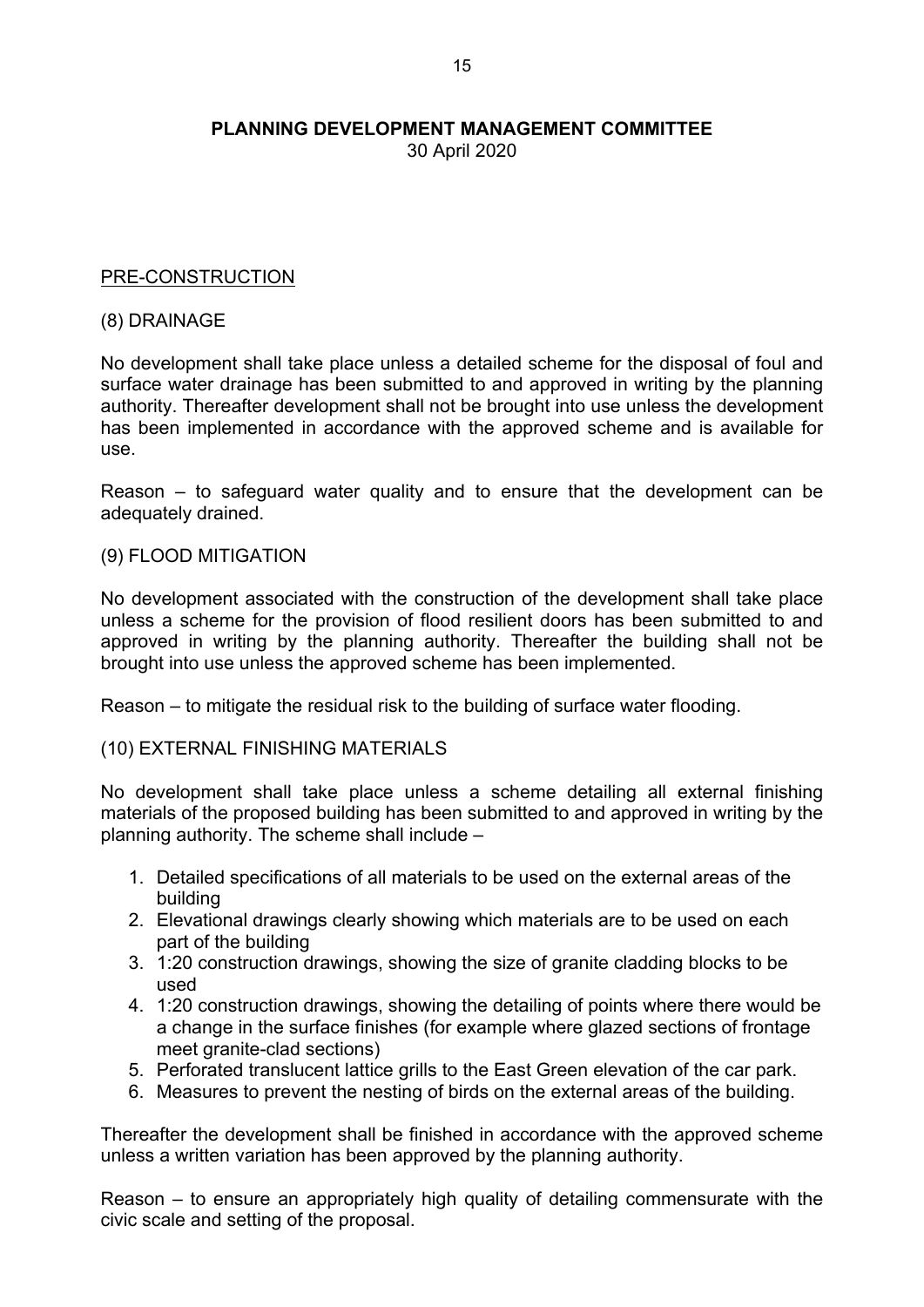30 April 2020

# (11) EXTERNAL LIGHTING STRATEGY

No development associated with the construction of the development shall take place unless a scheme for the external lighting of the building (including the 'lantern tower') and its external areas has been submitted to and approved in writing by the planning authority. Thereafter the building shall not be brought into use unless the approved scheme has been implemented and is operational.

Reason – to integrate the development into the surrounding streetscape and skyline.

# (12) MICRO-CLIMATE

No development associated with the construction of the development shall take place unless a scheme for the provision of measures to mitigate the impact of the building on the surrounding microclimate (as recommended in Micro-climate study F1879 101 R01 (Rev.A) and addendum by Wilde) has been submitted to and approved in writing by the planning authority. Thereafter the measures shall be implemented as soon as practicably possible during the construction of the building. In any case, the building shall not be brought into use unless the approved measures have been implemented.

Reason – to mitigate the impact of the building on the surrounding micro-climate.

# (13) LOW AND ZERO CARBON GENERATING TECHNOLOGIES

The building shall not be occupied unless (i) a scheme detailing compliance with Policy R7 (Low and Zero Carbon Buildings, and Water Efficiency) and associated supplementary guidance (or any superseding policy or guidance covering the same matter) of the Aberdeen Local Development Plan with regards to low and zero carbon generating technologies has been submitted to and approved in writing by the planning authority; and (ii) thereafter the approved scheme has been implemented and measures are available for use

Reason – to ensure the development complies with requirements for reductions in carbon emissions specified in the City Council's relevant published Supplementary Guidance document, 'Low and Zero Carbon Buildings' or other guidance in force for the same purpose.

#### (14) WATER EFFICIENCY

The building shall not be brought into use unless (i) a scheme detailing compliance with Policy R7 (Low and Zero Carbon Buildings, and Water Efficiency) and associated supplementary guidance (or any superseding policy or guidance covering the same matter) of the Aberdeen Local Development Plan with regards to water efficiency measures has been submitted to and approved in writing by the planning authority. The scheme should consider the advice provided in CIRIA publication C723 (Water sensitive urban design in the UK) and specify the measures proposed to incorporate water saving technology into the development. Thereafter the building shall not be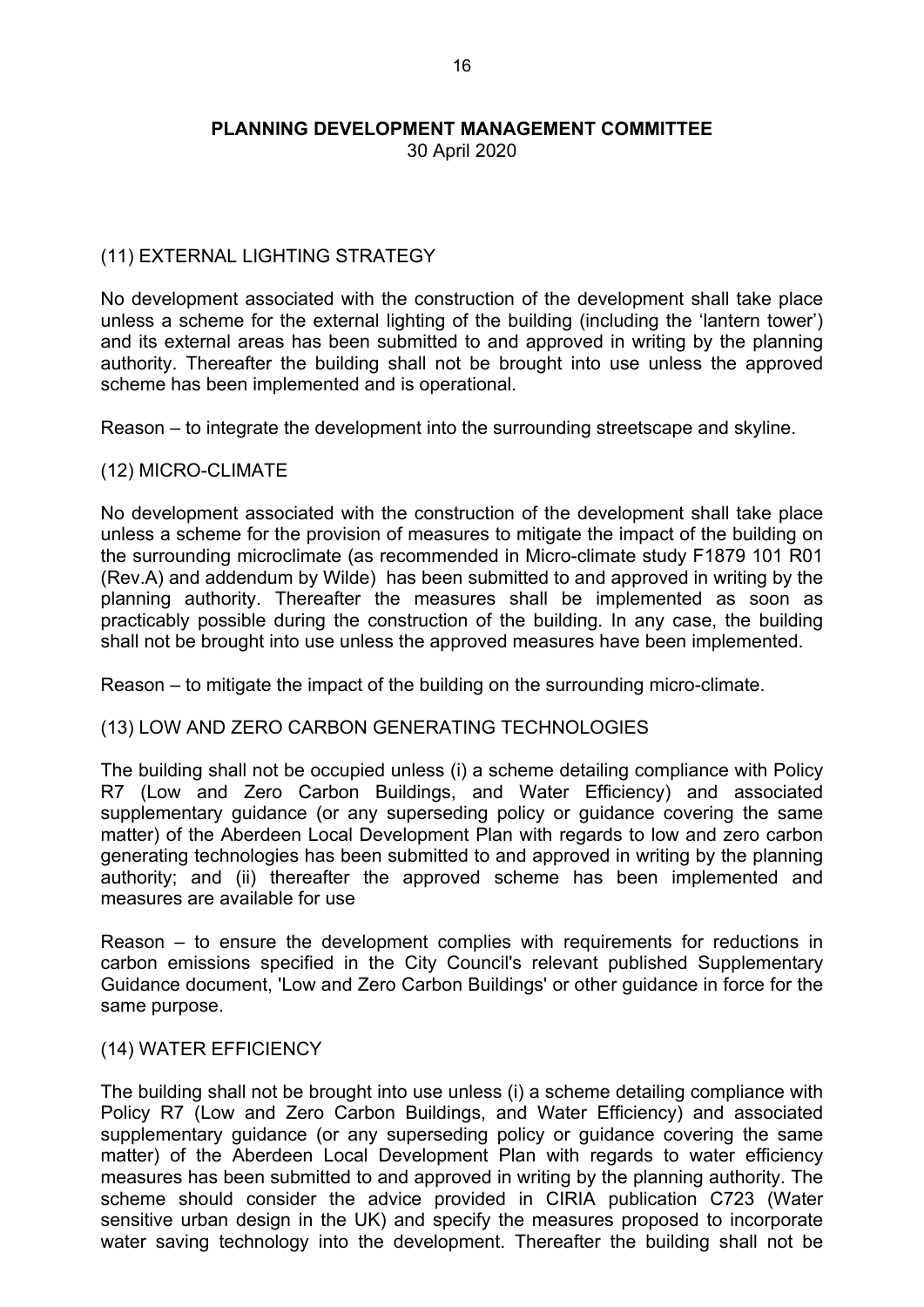30 April 2020

brought into use unless the approved scheme has been fully implemented and identified measures are available for use.

Reason – to help avoid reductions in river water levels, which at times of low flow can have impacts on freshwater pearl mussel, one of the qualifying features of the River Dee Special Area of Conservation (SAC).

#### (15) EXTERNAL PUBLIC REALM AND LANDSCAPING

No development associated with the construction of the development shall take place unless a scheme detailing all hard and soft landscaping has been submitted to and approved in writing by the planning authority. The scheme shall take account of the historic townscape context, functional purpose and micro-climate study and include detailed specifications of –

- a. Proposed finished ground levels and features designed to allow pedestrian movement from different levels, taking account of the changes in levels across the site and surrounding streets.
- b. Location, design and materials of walls, planters, railings and all other street furniture.
- c. Proposed, tree and shrub numbers, densities, locations, species, sizes and stage of maturity at planting (including proposed green walls).
- d. Proposed hard surface finishing materials within the site and on pavements immediately adjacent to the site.
- e. The retention of the existing tree planters located on Hadden Street (unless their removal can be justified as being unavoidable)
- f. Arrangements for the management and maintenance of proposed public realm.

Thereafter the building shall not be brought into use unless the areas of public realm have been constructed and are available for use in accordance with the approved scheme. Such areas will thereafter remain in use as publicly accessible space for the life of the development.

All soft landscaping proposals shall be carried out in accordance with the approved scheme and shall be completed during the planting season immediately following the commencement of each respective phase of the development or such other date as may be agreed in writing with the Planning Authority. Any planting which, within a period of 5 years from the completion of each phase of the development, in the opinion of the Planning Authority is dying, being severely damaged or becoming seriously diseased, shall be replaced by plants of similar size and species to those originally required to be planted.

Reason – to integrate the development into the surrounding streetscape and enhance the provision of public realm within the city centre.

#### PRE-OCCUPATION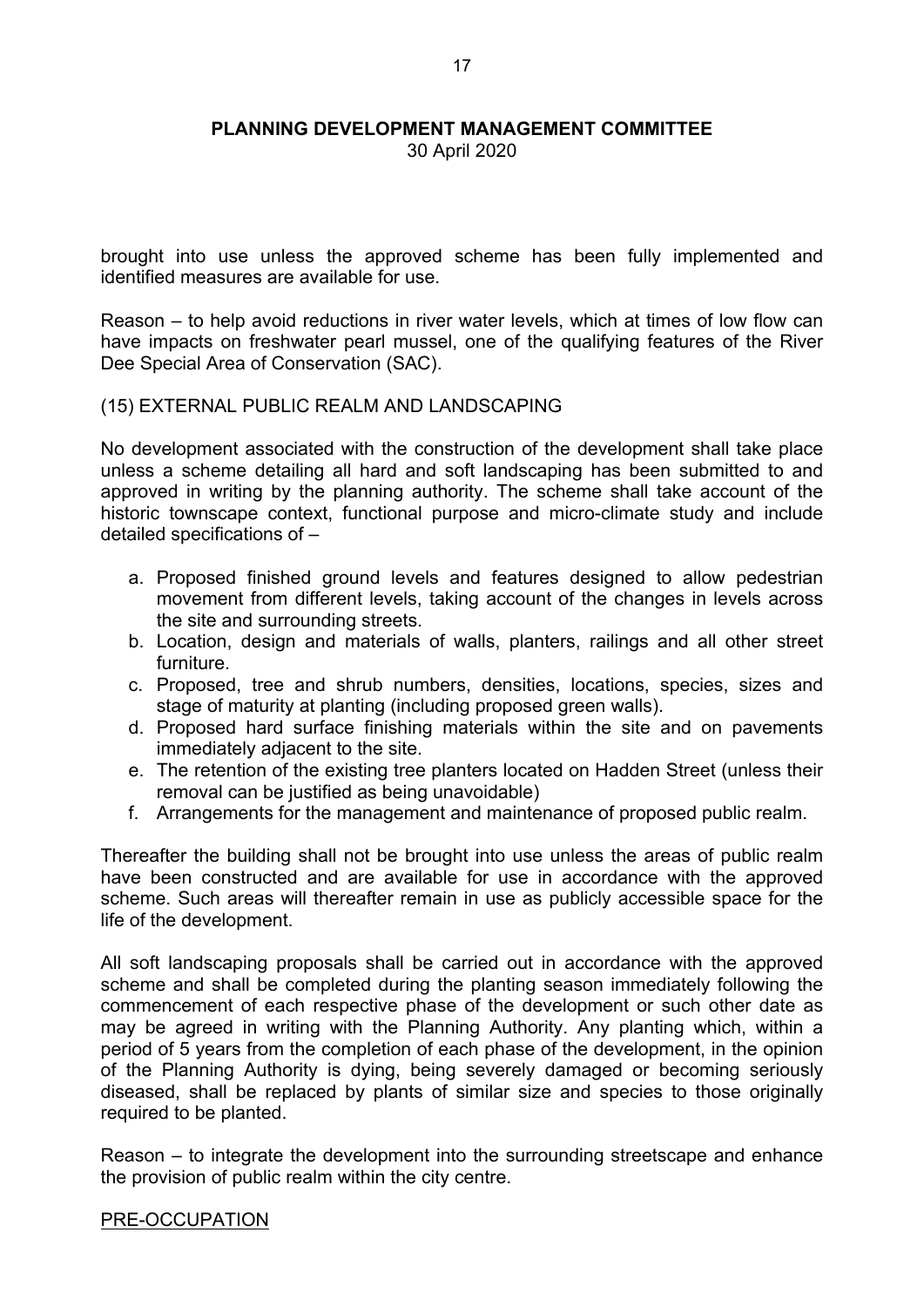30 April 2020

# (16) NOISE MITIGATION (MECHANICAL PLANT)

No part of the building shall be brought into use unless a noise assessment considering the impact on nearby residential properties (existing and consented) of noise from mechanical plant associated with the development has been submitted to and approved in writing by the planning authority. This assessment should:

- Be in accordance with Planning Advice Note (PAN) 1/2011 Planning and Noise and its accompanying Technical Advice Note.
- Identify the likely sources of noise associated with the proposed development.
- Detail the noise mitigation measures to reduce noise from the likely noise sources to an acceptable level to reasonably protect the amenity of the occupants of the existing neighbouring residences.
- The methodology for the noise assessment should be submitted and agreed in writing with this Service in advance of the assessment

Thereafter the building shall not be brought into use unless any identified mitigation measures have been implemented and are operational.

Reason – to protect residential properties from noise associated with the development.

# (17) TAXI RANK

No part of the building shall be brought into use unless a scheme showing an amended taxi rank layout on Hadden Street which takes account of vehicular access and egress points to the development, has been submitted to and approved in writing by the planning authority.

Thereafter, unless otherwise agreed in writing with the planning authority the building shall not be brought into use unless (i) any markings or signs associated with the taxi rank which require to be amended as a consequence have been implemented; and (ii) any necessary traffic regulation order is in place and licensing requirements are in place to ensure the amended taxi rank has effect.

Reason – to ensure that the impact of the development on the existing taxi rank is appropriately addressed.

# (18) CAR CLUB PARKING SPACES

No part of the building shall be brought into use unless a scheme showing the location and delivery method of one 'car club only' parking space has been submitted to and approved in writing by the planning authority.

Thereafter, unless otherwise agreed in writing with the planning authority, the building shall not be brought into use unless (i) the car club only parking space has been constructed and/or marked out and is available for use and any associated signs or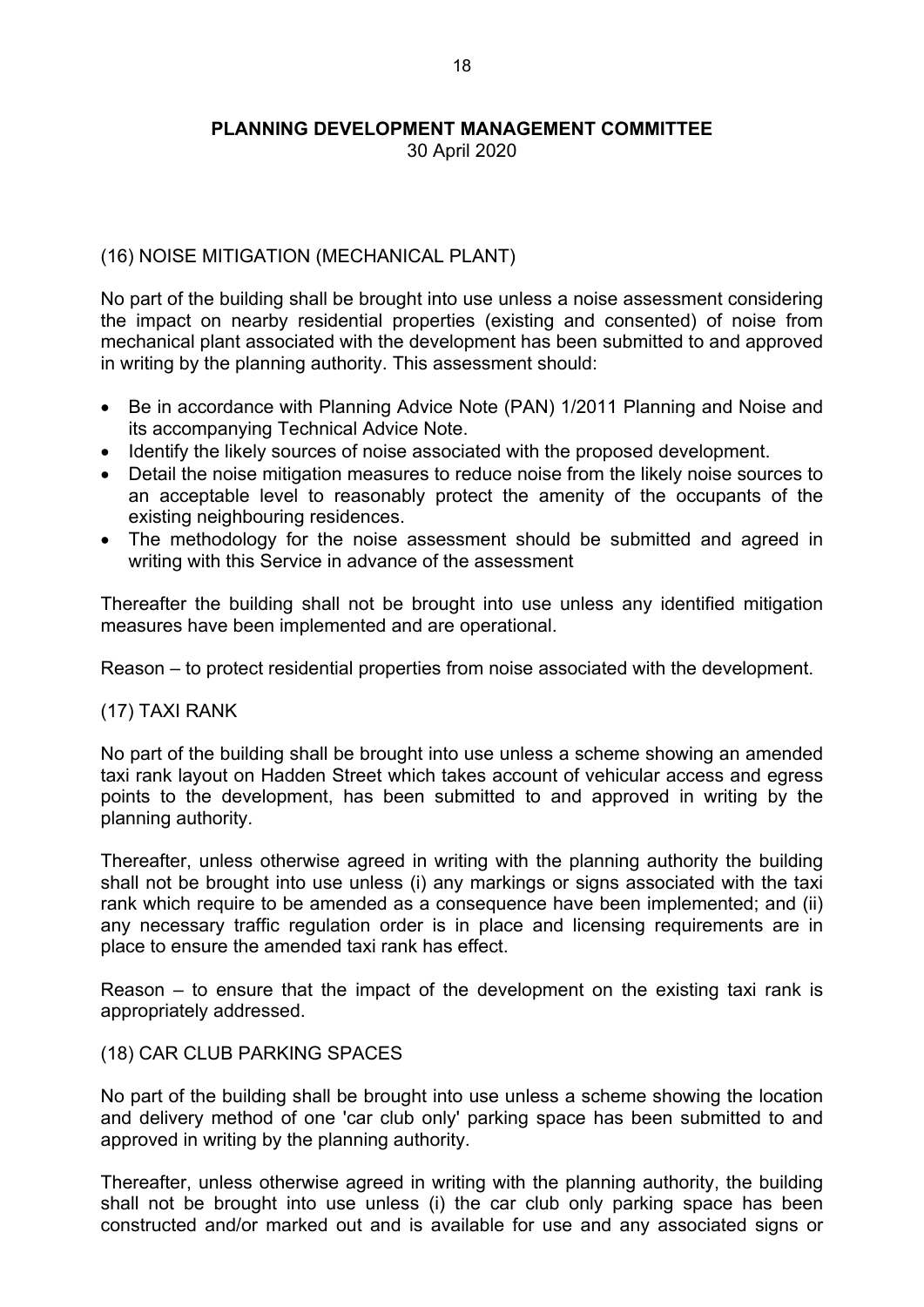30 April 2020

road markings have been implemented, and (ii) a traffic regulation order (TRO) is in place to restrict the use of the parking spaces to car club vehicles only.

Reason – To encourage modal shift away from the private car.

#### (19) CAR PARKING

No part of the building shall be brought into use unless the car parking area (including motorcycle & bicycle parking, showers and electrical charging points) has been constructed and laid out in accordance with HFM drawings 11131 P(00)18D and 11131 P(00)19D (or other such drawing as agreed for the purpose) and is available for use.

Thereafter the parking spaces shall be used for no purpose other than for the parking of vehicles belonging to those working at or visiting the building.

Reason – in the interests of public safety and the free flow of traffic

#### (20) WASTE STORAGE

No part of the building shall be brought into use unless the waste storage area shown on HFM drawing 11131 P(00)19D (or other such drawing as agreed for the purpose) has been constructed and is available for use.

Waste storage areas shall not thereafter be used for any other purpose other than the purpose of storing waste generated by the development. No waste storage containers shall be stored outside the building at any time.

Reason – to ensure there is sufficient space for the storage of waste and to maintain the amenity of the area.

#### (21) TRAVEL PLAN

No part of the building shall be brought into use unless a detailed Green Transport Plan, which outlines sustainable measures to deter the use of the private car, in particular single occupant trips and provides detailed monitoring arrangements, modal split targets has been submitted to and approved in writing by the planning authority.

Reason – to encourage more sustainable forms of travel to the development.

# PRE-OCCUPATION (SPECIFIC USES)

# (22) COOKING ODOUR EXTRACTION

No part of the building shall be brought into use for the purposes of Class 3 (Food and Drink) or public house uses unless a scheme showing the proposed means of filtering, extracting and dispersing cooking fumes from that part of the building has been submitted to and approved in writing by the planning authority. Thereafter the use shall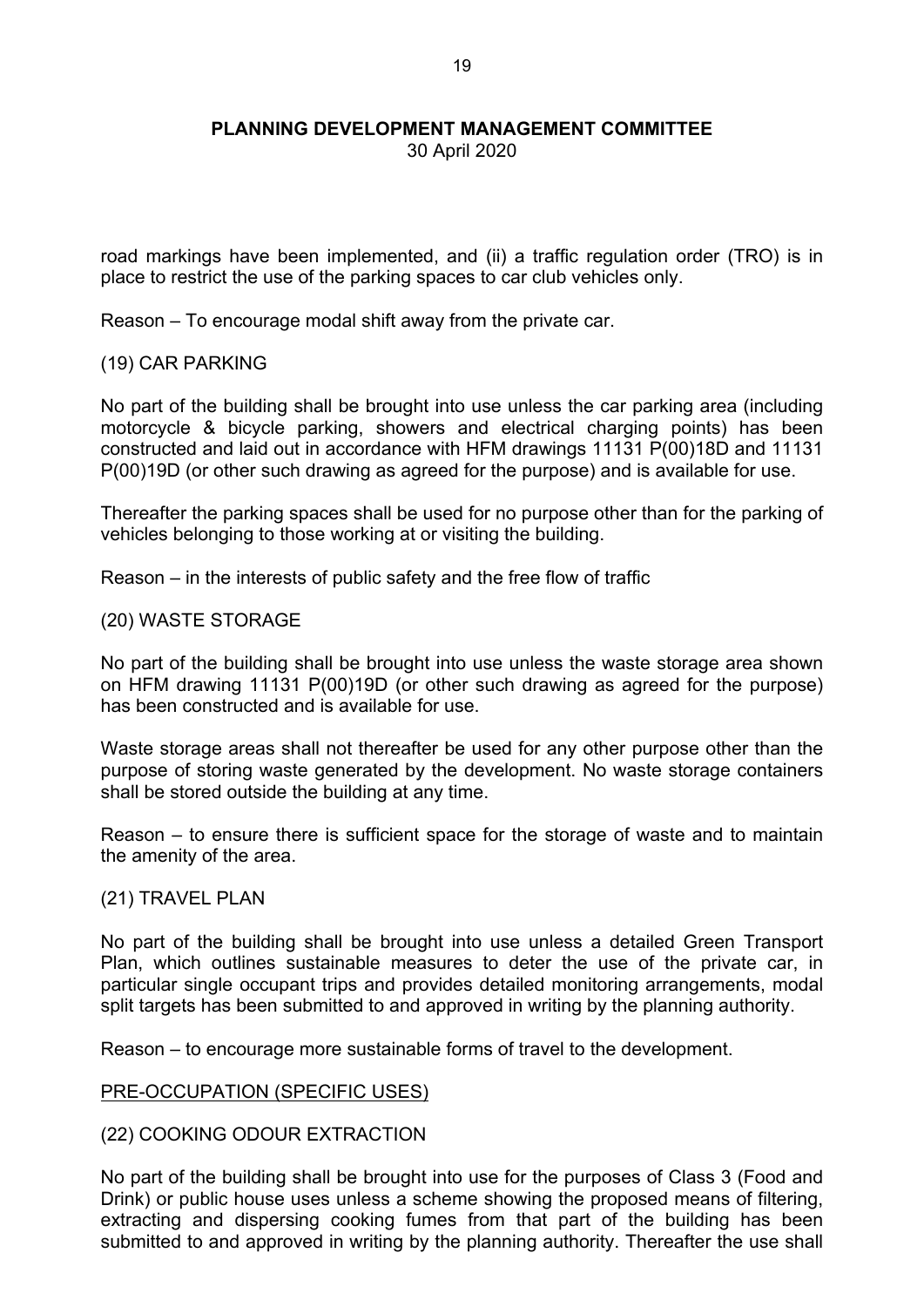30 April 2020

not take place unless the approved scheme has been implemented in full and is ready for operation.

Reason – to ensure cooking odours do not adversely affect the amenity of the surrounding area.

#### (23) PUBLIC HOUSE NOISE MITIATION

No part of the building shall be brought into use for the purposes of public house use unless a detailed assessment of the likely sources and levels of noise arising within, and those audible out with, that part of the building has been submitted to and approved in writing by the planning authority. The noise assessment shall be carried out by a suitably qualified independent noise consultant and where necessary will specify a scheme of mitigation measures to ensure that the impact of the noise on surrounding residential properties is minimised. Thereafter the use shall not take place unless the approved scheme has been implemented in full and is ready for operation.

Reason – to ensure noise does not adversely affect the amenity of the surrounding area.

#### ONGOING CONTROL

#### (24) CONTROL OF USES

Each of the identified areas of the building on Level One and Level Two (as shown on HFM drawings 11131 P(00)19D and 11131 P(00)20D), as well as the entire floor space and terraces at Level Ten and Level Eleven, may be occupied for the purposes of Use Class 1 (Shops), Class 2 (Financial, Professional and Other Services), Class 3 (Food and Drink), Class 11 (Assembly and Leisure) (subject to the restrictions specified in condition 24), public house use; or a mixed-use activity comprising any of these uses.

In the case of Levels Ten and Eleven, this provision is in addition to the underlying Class 4 (Business) use which applies to these floors.

For the avoidance of doubt, once initial occupation of any of the ground floor commercial units or Level Ten or Level Eleven has taken place, unless subject of permitted development rights under the Town and Country Planning (General Permitted Development) (Scotland) Order 1992 (as amended), any further change of use will require planning permission.

Reason – to ensure an appropriate mix of uses which contribute to the vitality and viability of the city centre at ground floor and the opportunity for public uses at the upper floors.

(25) RESTRICTION ON CLASS 11 (ASSEMBLY AND LEISURE) USE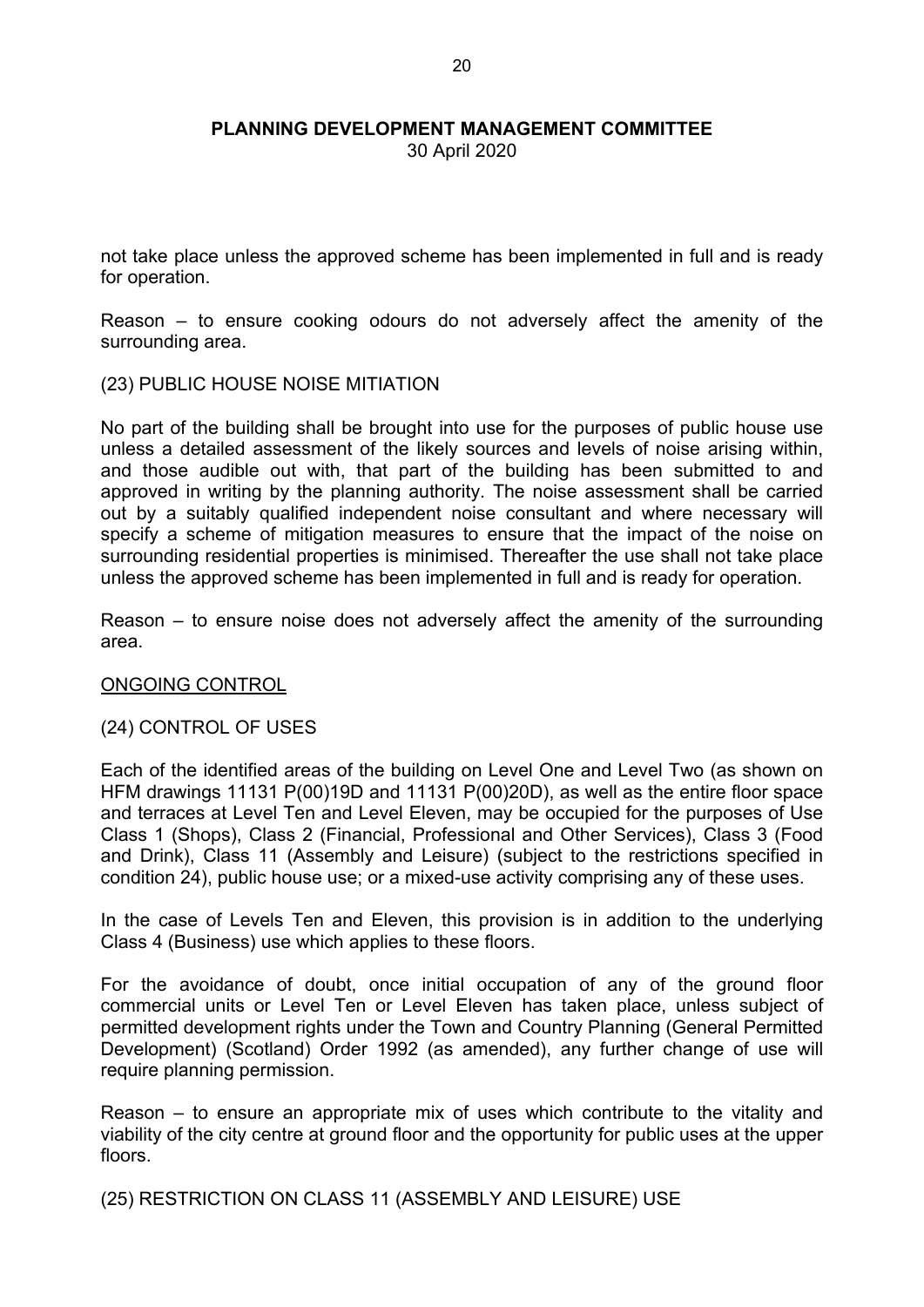30 April 2020

Notwithstanding the provisions of the Town and Country Planning (General Permitted Development) (Scotland) Order 1992 (as amended) and the Town and Country Planning (Use Classes) (Scotland) Order 1997 (as amended), the uses permitted within Class 11 (Assembly and Leisure) does not include dance hall or discotheque (better now known as night club) or casino.

Reason – to ensure as far as possible that the building offers an active frontage with daytime activity which contributes to the vitality and viability of the city centre

(26) SERVICING HOURS

Unless otherwise agreed in writing by the planning authority, service deliveries or collections at the building by heavy goods vehicles shall be restricted to 0700 to 1900 Monday to Saturday and 0900 to 1900 on Sundays.

Reason – to prevent any adverse impact on amenity as a result of deliveries and servicing occurring at unsociable hours.

The Committee heard from Matthew Easton, Senior Planner, who spoke in furtherance of the application and answered various questions from members.

The Convener moved, seconded by the Vice Convener:-

that the application be approved in line with the recommendation contained in the report.

Councillor Greig moved as an amendment:-

that the application be refused as he did not feel comfortable with the scale and massing of the proposed development and felt that it was intrusive to the neighbourhood.

Councillor Greig's amendment failed to attract a seconder and was therefore not put to the vote.

#### **The Committee resolved:-**

to approve the application as contained in the report but with a revised condition 19, to read:-

(19) CAR PARKING

No part of the building shall be brought into use unless –

- (i) a scheme for the provision of electric vehicle charging points, showing at least ten spaces with active provision and five spaces with passive provision, has been submitted to and approved in writing by the planning authority; and
- (ii) the car parking area (including motorcycle & bicycle parking, showers and electrical charging points) has been constructed and laid out in accordance with HFM drawings 11131 P(00)18D and 11131 P(00)19D (or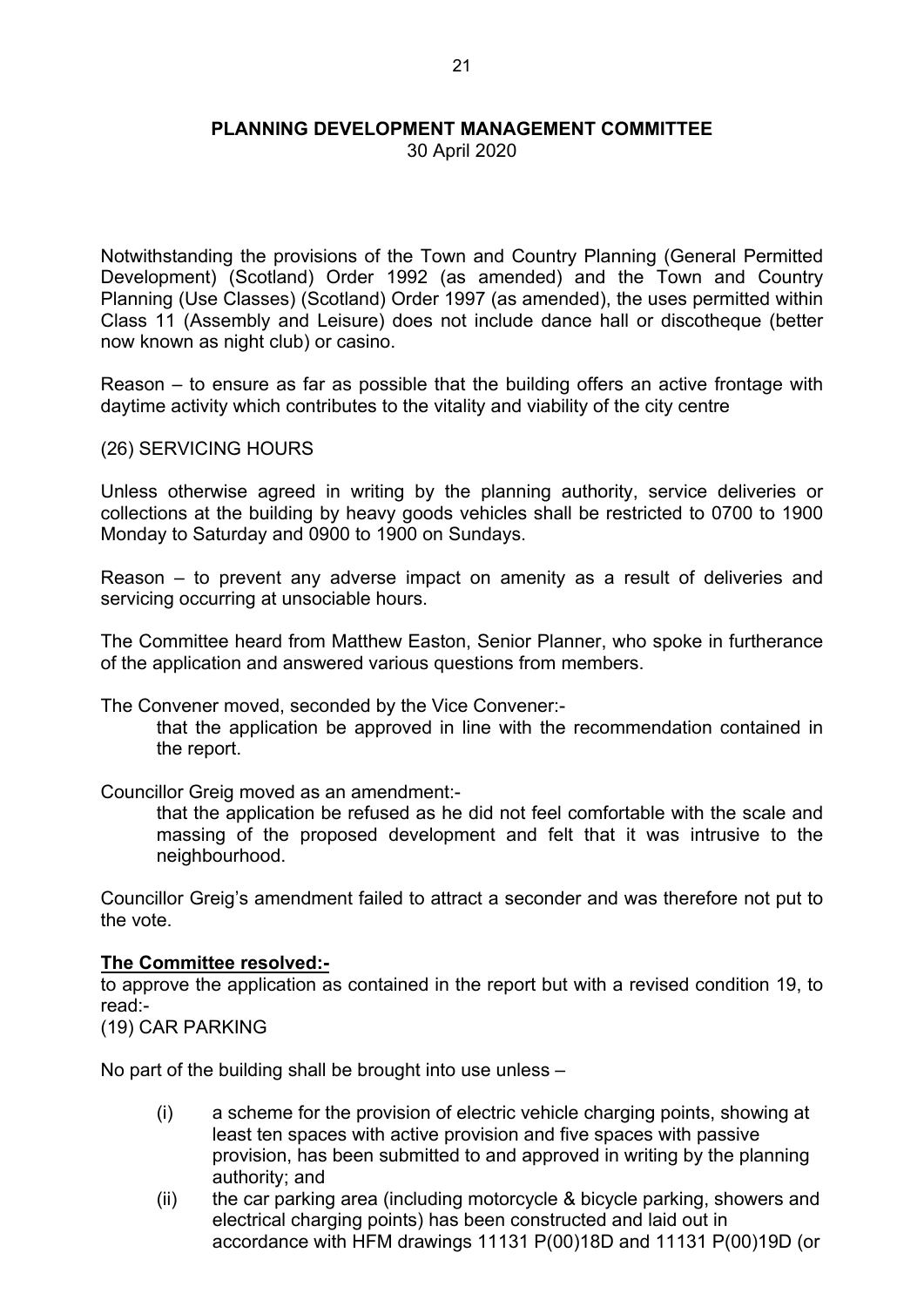30 April 2020

other such drawing as agreed for the purpose) and is available for use. Thereafter the parking spaces shall be used for no purpose other than for the parking of vehicles belonging to those working at or visiting the building.

Reason – in the interests of public safety and the free flow of traffic

# **17 SCHOOL AVENUE ABERDEEN - 200334**

**7.** The Committee had before it a report by the Chief Officer – Strategic Place Planning, **which recommended:-**

That the application for detailed planning permission for the erection of a shed at 17 School Avenue Aberdeen, be approved unconditionally.

The Committee heard from Gavin Clark, Senior Planner, who spoke in furtherance of the application and answered various questions from members.

#### **The Committee resolved:-**

to approve the application unconditionally.

# **BAADS FARM ABERDEEN - 200040**

**8.** The Committee had before it a report by the Chief Officer – Strategic Place Planning, **which recommended:-**

That the application for detailed planning permission for the change of use of land for the erection of a chalet/mobile home at Baads Farm, Aberdeen, be refused.

The Committee heard from Gavin Clark, Senior Planner, who spoke in furtherance of the application and answered various questions from members.

#### **The Committee resolved:-**

to refuse the application.

# **INCHGARTH ABERDEEN - 181224**

**9.** The Committee had before it a report by the Chief Officer – Strategic Place Planning, which recommended:-

That the application for planning permission in principle for a residential led development for the retired/elderly (including affordable housing), a 50 bedroom care home and approximately 500sqm of ancillary retail/community use, together with public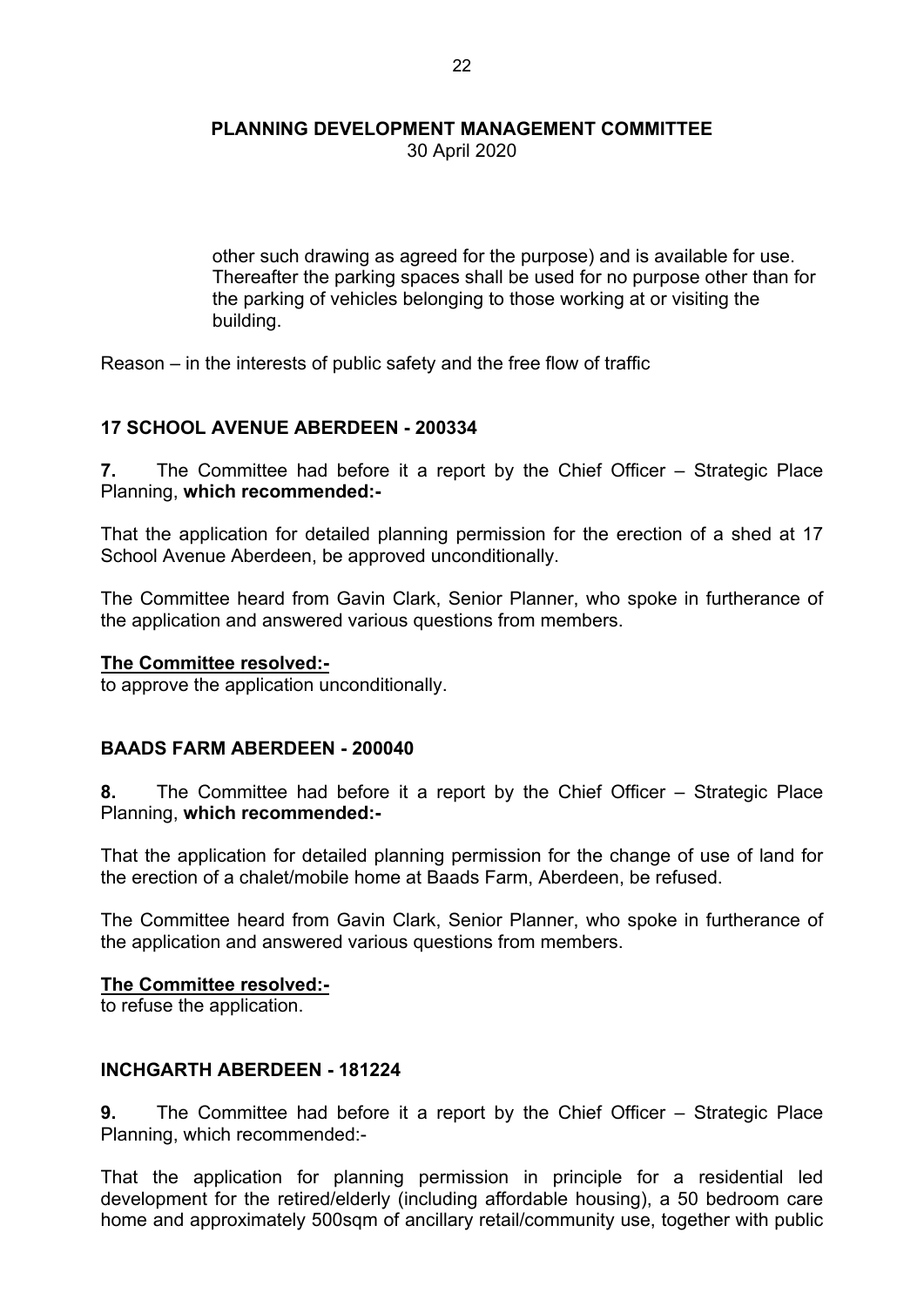30 April 2020

open space and associated infrastructure including a link road at land at Inchgarth Road Aberdeen, be refused.

The Committee heard from Lucy Greene, Senior Planner, who spoke in furtherance of the application and answered various questions from members.

The Convener moved, seconded by the Vice Convener:-

That the Application be approved subject to conditions as identified in the Committee Report and to withhold consent until a legal agreement is secured to deliver:-

- 1. payment of the developer obligations contributions and provision of affordable housing as identified in the Developer Obligations Team response;
- 2. an age restriction on occupation of the housing for over 55s only on the basis that no contribution has been requested towards education;
- 3. infrastructure including the link road, community facility and public open space and their control through phasing to ensure that these elements are delivered prior to the first occupation of any residential unit on the application site.
- 4. maintenance of public open space within the development;
- 5. control on the height of the development for example, to a maximum of 2.5 storeys; and

improvement to the bus stop on North Deeside Road

Reason for approval was that the proposal would result in the provision of much needed retirement housing in the area which had a high proportion of retired people and that there would be community benefits delivered in terms of the community facility and by the link road which would reduce traffic and result in associated improvements to road safety , congestion and amenity on adjoining residential streets. The link road was considered to be supported by the Access from the South Study and the Strategic Infrastructure Plan. The proposal was not considered to have a significant detrimental impact on the landscape or the character of the conservation or on the amenity of the Deeside Way. Subject to conditions and a legal agreement, these material considerations outweigh the relevant Green Belt and other relevant planning policies of the Development Plan. Any further applications for approval of matters specified by condition or detailed applications on this site related to this planning permission in principle would be brought back to this Committee, with removal of the delegated power and conditions as follows:-

# **Conditions**

(1) Standard Matters Requiring Further Approval Condition for Planning Permission in Principle

Details of the specified matters listed below shall be submitted for consideration by the planning authority, in accordance with the requirements, timescales and other limitations in section 59 of the Town and Country Planning (Scotland) Act 1997 (as amended). No work shall begin until the written approval of the authority has been given by way of an approval of matters specified by condition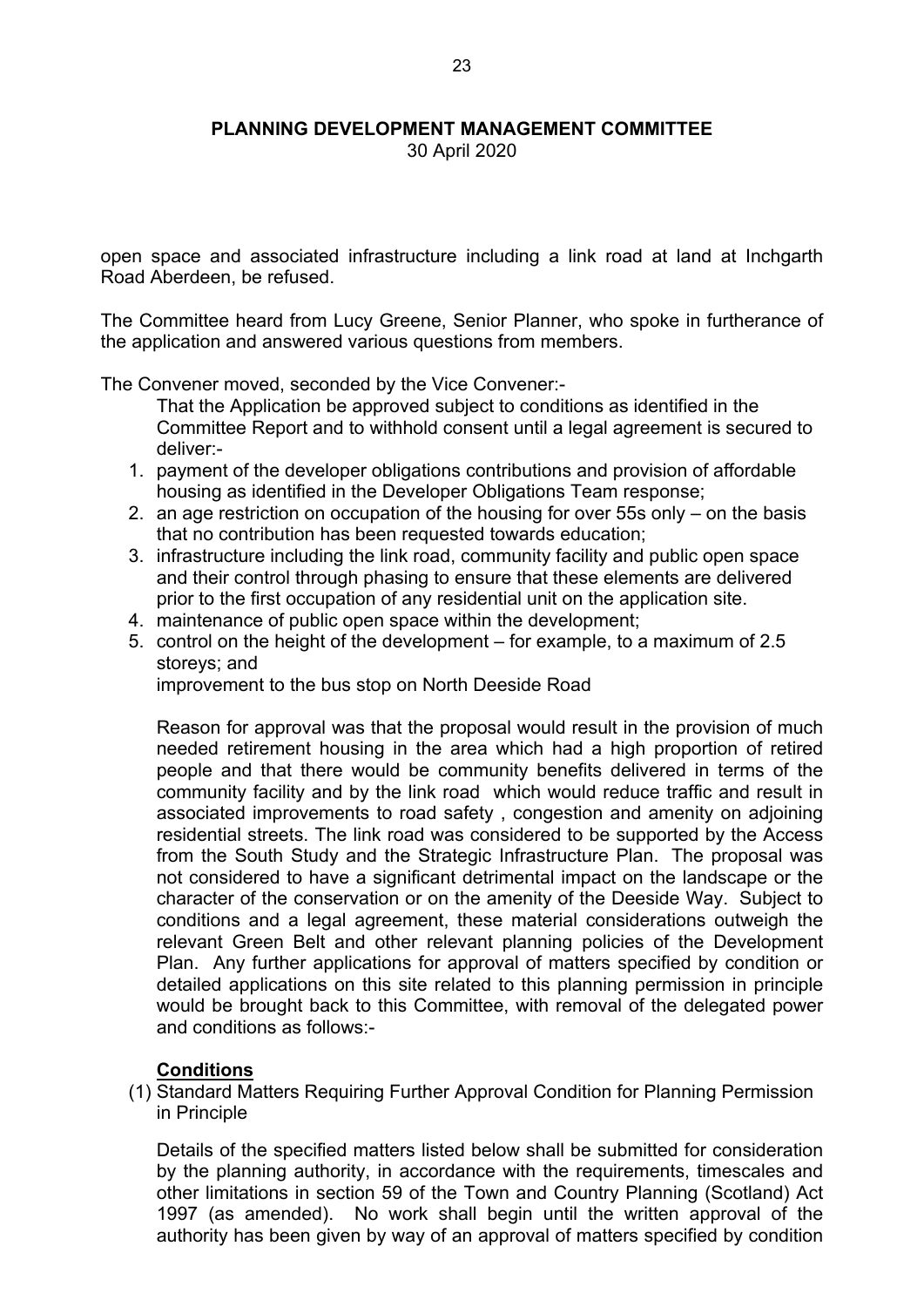30 April 2020

consent , and the development shall be carried out in accordance with that approval.

Specified matters (where stated in further conditions below these may be submitted on a phase by phase basis):

- (a) Full details of the layout and siting of the proposed development;
- (b) Full details of the external appearance and all finishing materials, including samples where required, of the proposed development ;
- (c) Full details of all existing and proposed landscape features, including trees to be retained and planted;
- (d) A detailed levels survey of the site and cross sections showing proposed finished ground and floor levels relative to existing ground levels and a fixed datum point;
- (e) Full details of the proposed means of disposal of foul and surface water from the development ;
- (f) Full details of the proposed means of access to the development, including the required visibility splays;
- (g) Full details of the proposed car parking/vehicle turning area for the development;

Reason: Permission for the development has been granted in principle only and subsequent approval is required for these matters in accordance with Section 59 of the Town and Country Planning (Scotland) Act 1997 (as amended).

(2) That no development shall take place unless there has been submitted to and approved in writing by the planning authority, by way of an approval of matters specified by condition consent ,site wide plans as follows:

(a) Masterplan for the entire site, and showing the layout of all buildings, link road, footpaths, cycle routes, internal access roads, parking, landscaped and open space areas, SUDS features, watercourse and landscaped area designed for play. The layout shall be designed to prioritise footways and cycleways, in order to encourage and facilitate active travel; and,

(b) Phasing plan and schedule, showing the phasing of the site and the sequence in which development of all elements noted above shall be provided within each phase.

Thereafter the development shall be delivered in complete accordance with the plans as so agreed and details as approved by the conditions below.

Reason: To ensure delivery of all elements of the development that benefit residential amenity.

(3) Trees and landscaping– Phased

Prior to development commencing within each phase, and notwithstanding documents submitted with the application, there shall be submitted to (by way of Matters Specified in Condition application) and approved in writing by the Planning Authority a scheme of hard and soft landscaping works.

Part A Details of the scheme shall include: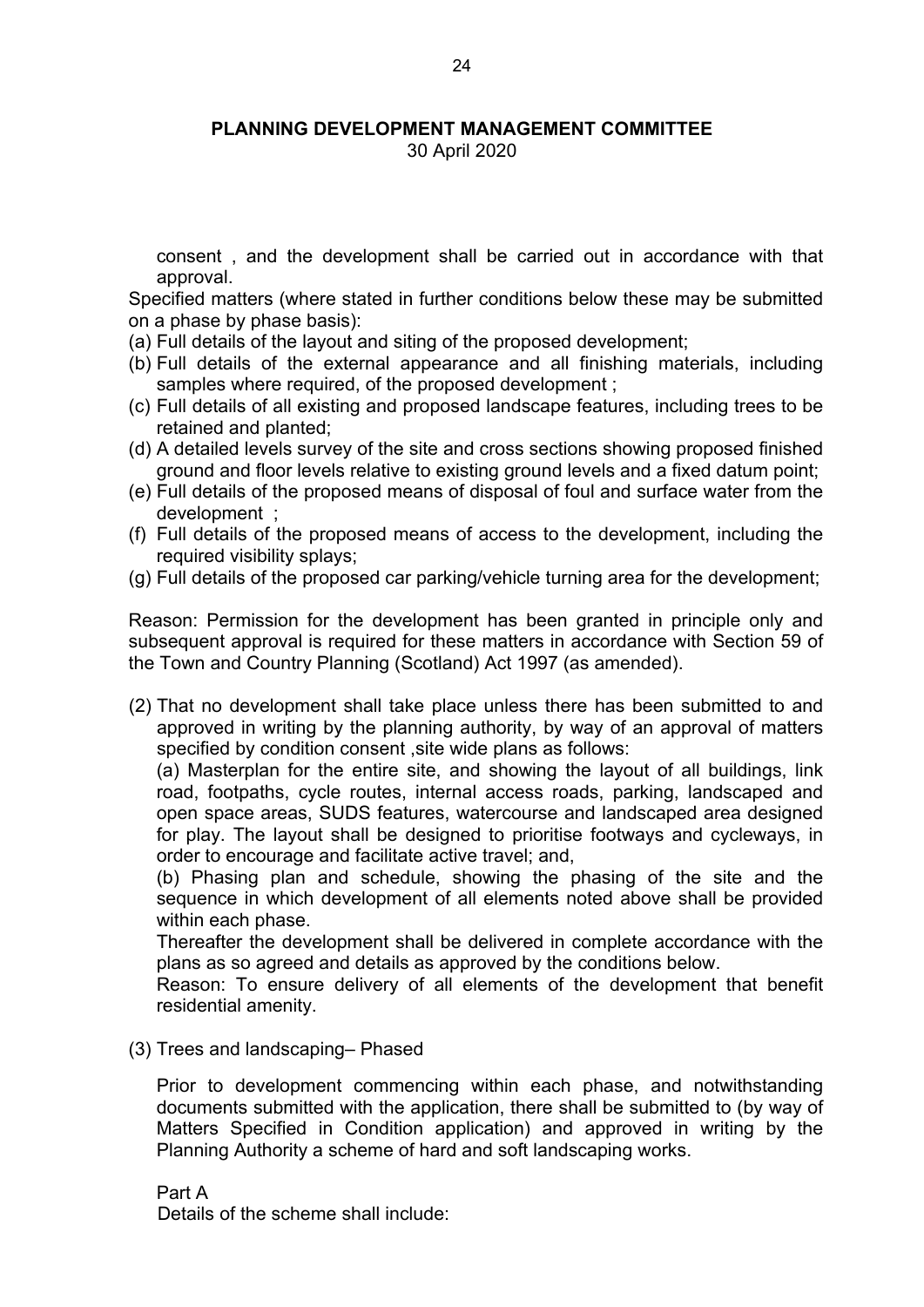30 April 2020

- (i) Survey of trees and other existing landscape features and vegetation, showing those to be retained and those to be removed. The survey shall include any trees outside the phase boundary but within 15m of the boundary.
- (ii) The location of new trees, shrubs, hedges, grassed areas and water features: including SUDS measures and any existing watercourse and its landscaped buffers, found by the survey required in condition 8, ensuring that water features are fully incorporated into the landscape scheme to the benefit of biodiversity.
- (iii) A schedule of planting to comprise species, plant sizes and proposed numbers and density – all designed to maximise the wildlife and recreational value of the site in line with planning policy for the Green Belt and Gren Space Network.
- (iv) The location, design and materials of all hard landscaping works including walls, fences, gates, street furniture and play equipment.
- (v) A programme for the completion and subsequent maintenance of the proposed landscaping.

All soft and hard landscaping proposals shall be carried out in accordance with the approved scheme and shall be completed during the planting season immediately following the commencement of the development or such other date as may be agreed in writing with the Planning Authority. Any planting which, within a period of 5 years from the completion of the development, in the opinion of the Planning Authority is dying, being severely damaged or becoming seriously diseased, shall be replaced by plants of similar size and species to those originally required to be planted. Part B

(i) Prior to the commencement of the implementation of the approved scheme, detailed proposals for a programme for the long term management and maintenance of all the approved landscaped and open space areas within the development shall be submitted for the further written approval of the Planning Authority by way of an approval of matters specified by condition consent.

Thereafter, all management and maintenance of the landscaped and open space areas shall be implemented, in perpetuity, in accordance with the approved programme.

Reason: To ensure the implementation of a satisfactory scheme of landscaping which will help to integrate the proposed development into the local landscape in the interests of the visual amenity of the area and to ensure that the landscaping is managed and maintained in perpetuity.

(4) Tree Protection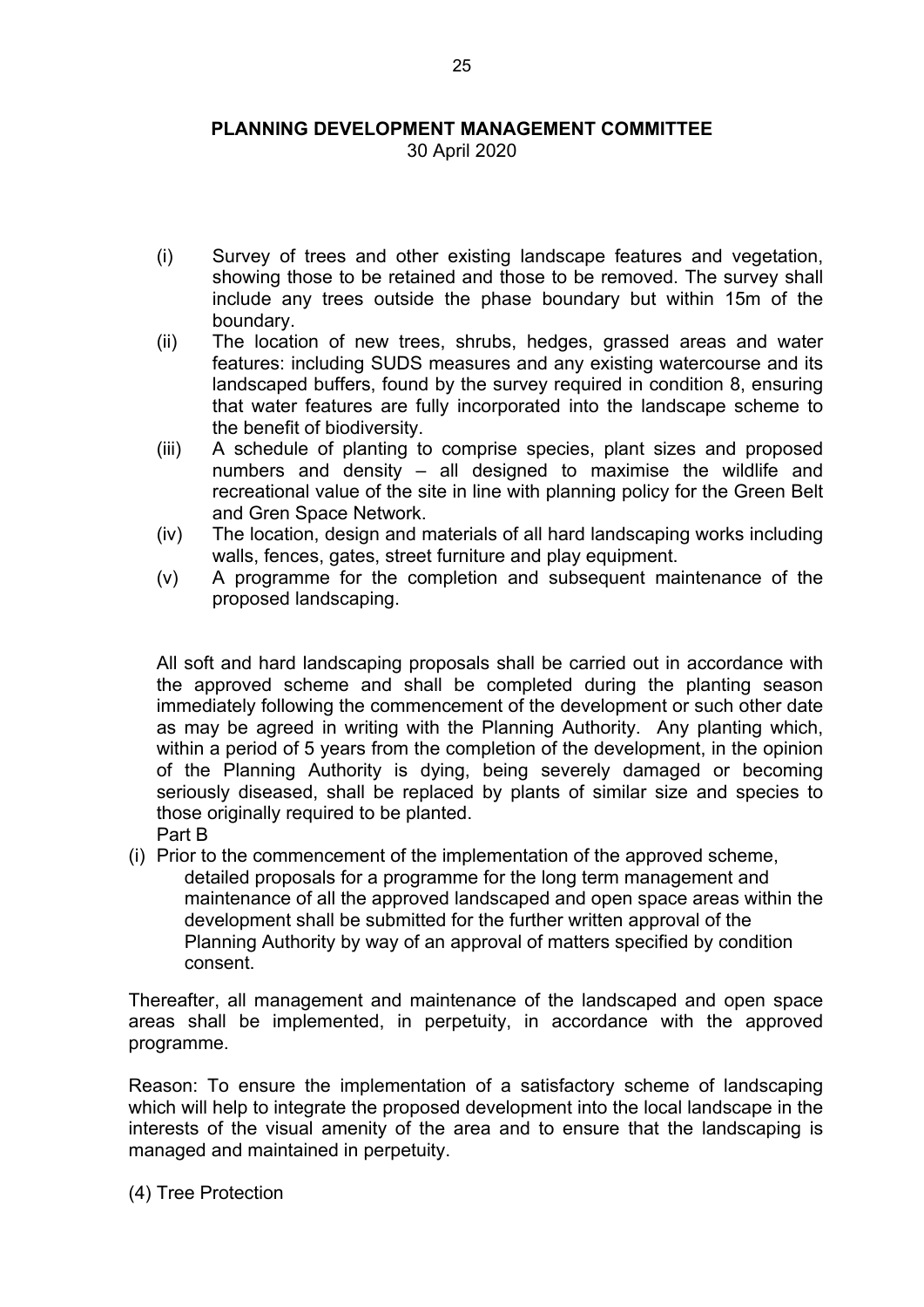30 April 2020

That no development shall take place unless a plan showing those trees to be removed and those to be retained and a scheme for the protection of all trees to be retained on the site during construction works has been submitted to, and approved in writing by, the Planning Authority by way of an approval of matters specified by condition consent and any such scheme as may have been approved has been implemented.

Reason: in order to ensure adequate protection for the trees on site during the construction of the development.

(5) Trees – bird breeding season

That all tree work shall be carried out only outwith the bird nesting season, that season being 1<sup>st</sup> March to 31st August.

Reason: In the interests of protecting breeding birds.

(6) Trees – No storage

That no materials, supplies, plant, machinery, spoil, changes in ground levels or construction activities shall be permitted within the protected areas specified in the aforementioned scheme of tree protection without the written consent of the Planning Authority and no fire shall be lit in a position where the flames could extend to within 5 metres of foliage, branches or trunks.

Reason: in order to ensure adequate protection for the trees on site during the construction of the development.

(7) Trees – Necessary Work

That any tree work which appears to become necessary during the implementation of the development shall not be undertaken without the prior written consent of the Planning Authority; any damage caused to trees growing on the site shall be remedied in accordance with British Standard 3998: 2010 "Recommendations for Tree Work" before the building hereby approved is first occupied.

Reason: in order to preserve the character and visual amenity of the area.

#### (8) Watercourse

No development shall take place unless there has been submitted (by way of Matters Specified in Condition Application) to and approved in writing by the planning authority:

- a) a survey showing the existing route of the watercourse that is identified as crossing the site north east to south west; and,
- b) details of the watercourse including route, any realignment, daylighting (deculverting) and buffer strips shown on the masterplan required by condition 2(a). Taking into account the guidance in Supplementary Guidance: Natural Heritage;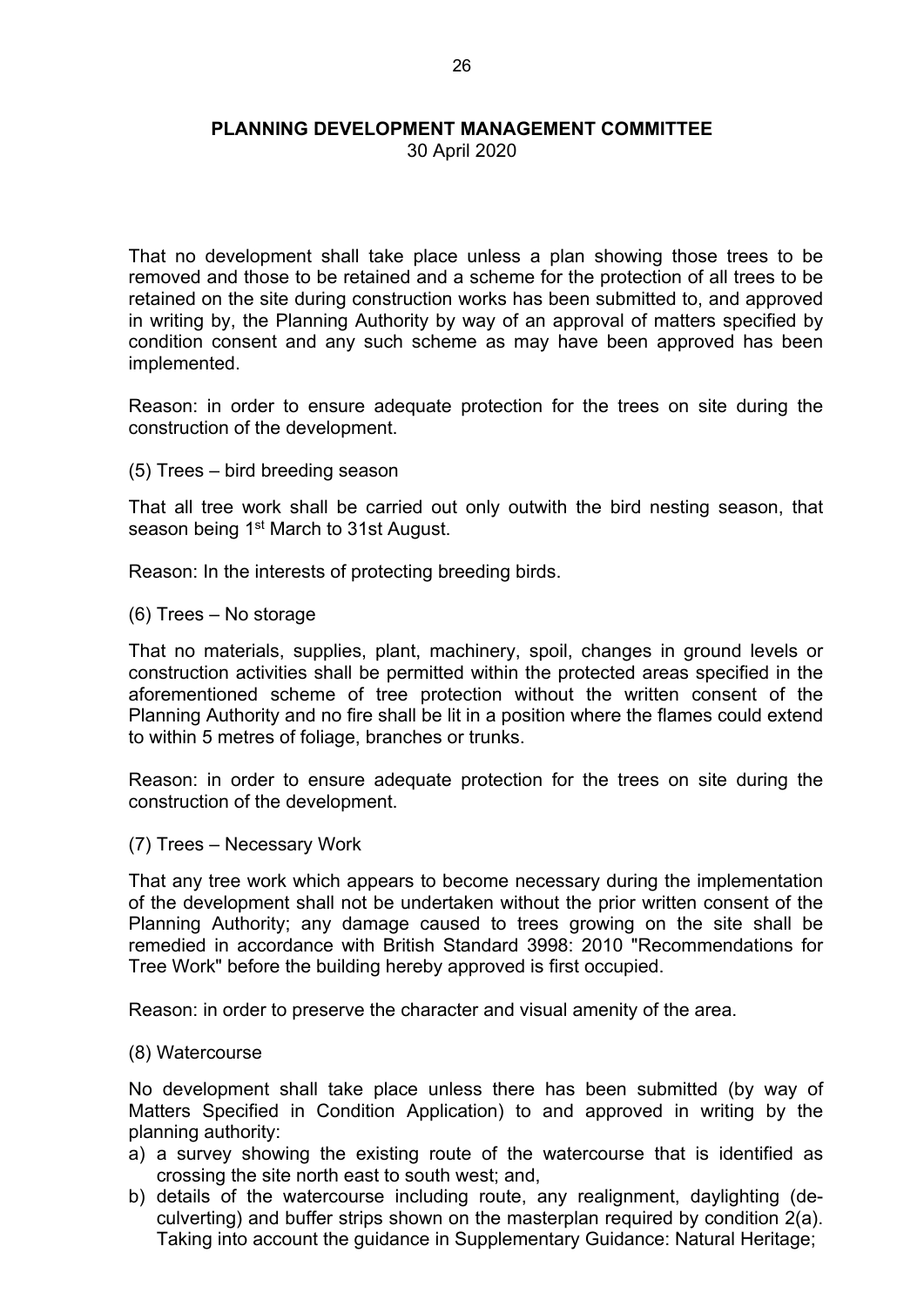30 April 2020

Reason: In the interests of reducing pollution, to provide wildlife habitats and ensure future maintenance of the watercourse.

(9) Playable Space

That the development shall not be occupied unless there has been provided playable space as part of the landscape design, in accordance with plans submitted to and agreed in writing by the planning authority by way of an approval of matters specified by condition consent. This should incorporate natural features such as reuse of trees, boulders and stone removed elsewhere on the site and earth mounds.

Reason: To provide for enhance the recreational environment.

(10) Badgers

That there shall be no development within each phase unless there has been submitted (by way of Matters Specified in Conditions applications) to and approved in writing by, the planning authority a badger survey for that phase. The survey shall identify the location of any setts within the site and its vicinity and shall be undertaken by an experienced badger surveyor. Thereafter no development shall take place within the phase unless detailed mitigation measures to safeguard all existing badger setts have been implemented in accordance with the agreed scheme.

Reason: To ensure the protection of badgers.

(11) Bat boxes

That no development shall take place unless there been submitted to (by way of Matters Specified in Conditions applications) and approved in writing by, the planning authority a layout plan showing the locations of bat boxes and specification for the boxes. No development shall be occupied unless the bat boxes have been installed in accordance with the approved plans.

Reason: To help protect bats, as the development involves the removal of trees.

# (12) Archaeological scheme

That no development shall take place within the application site until the applicant has secured the implementation of a programme of archaeological work which shall include post-excavation and publication work in accordance with a written scheme of investigation which has been submitted by the applicant and approved by the planning authority by way of an approval of matters specified by condition consent.

Reason: in the interests of protecting items of historical importance as may exist within the application site.

(13) Air Quality - dust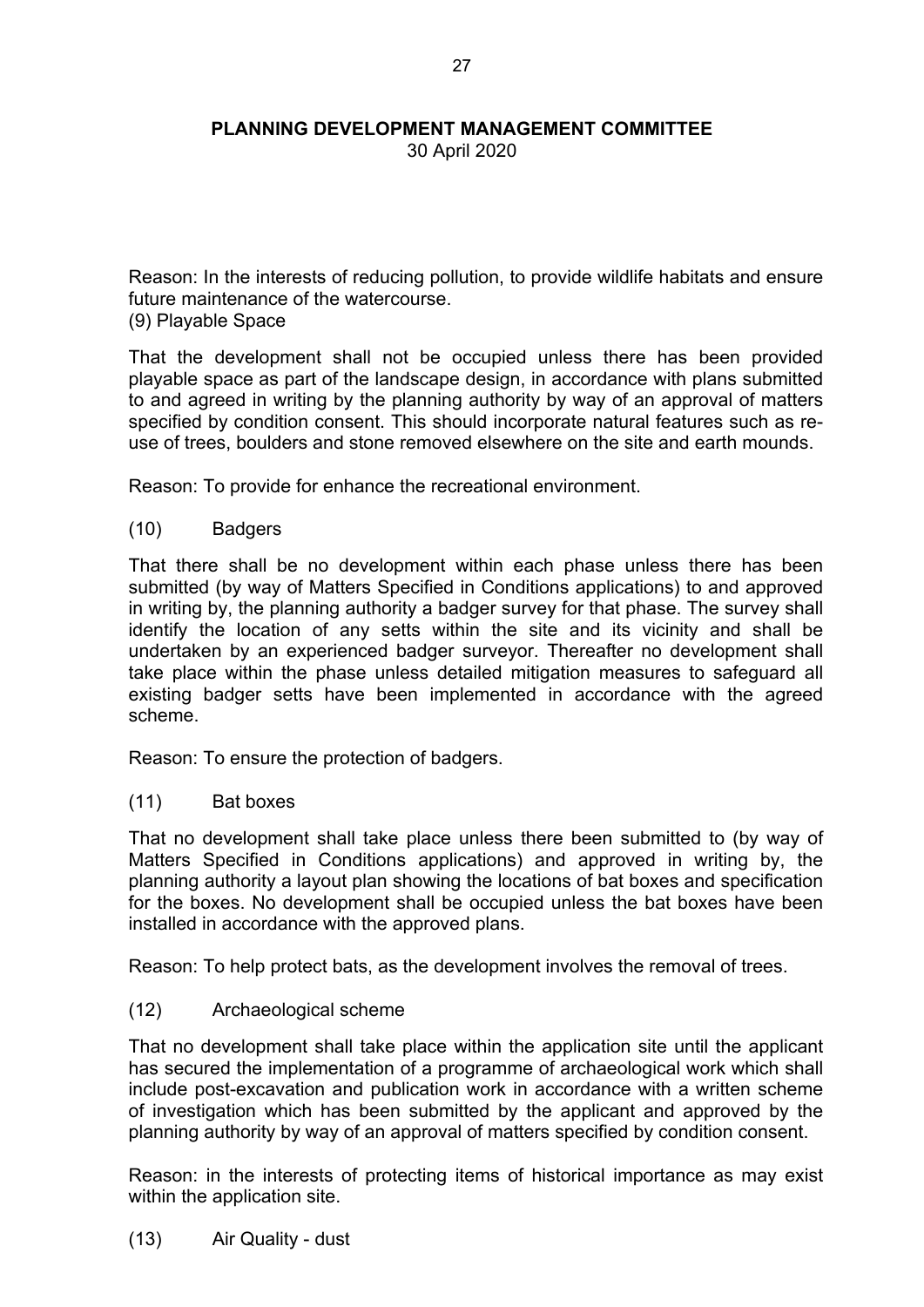30 April 2020

That development within each individual phase shall not take place unless, there has been submitted to (by way of an approval of matters specified by condition consent), and approved in writing by, the planning authority:

- a) An 'Air Quality (Dust) Risk Assessment' by a suitably qualified consultant is carried out in line with the IAQM 2014 Guidance entitled 'Guidance on the Assessment of Dust from Demolition and Construction' to predict the likely dust levels and impact on air quality including a determination of its significance.
- b) A Dust Management Plan produced in line with the aforementioned guidance (based on the outcome of the Dust Risk Assessment) detailing the necessary dust control measures to be implemented.

The development shall be carried out only in accordance with the plan as so agreed.

Reason: In order to prevent pollution and in the interests of residential amenity.

#### (14) Refuse storage

That the development hereby granted planning permission shall not be occupied unless provision has been made within the relevant phase of the development for refuse storage and disposal in accordance with a scheme, which shall include swept path analysis for refuse collection vehicles, which has been submitted to and approved in writing by the planning authority by way of an approval of matters specified by condition consent - in order to preserve the amenity of the neighbourhood and in the interests of public health.

(15) Low and Zero Carbon

That the buildings hereby approved shall not be occupied unless a scheme detailing compliance with the Council's 'Resources for New Development' supplementary guidance has been submitted to and approved in writing by the planning authority by way of an approval of matters specified by condition consent, and any recommended measures specified within that scheme for the reduction of carbon emissions have been implemented in full.

Reason: to ensure that this development complies with requirements for reductions in carbon emissions specified in the City Council's relevant published Supplementary Guidance document, 'Resources for New Development'.

(16) Water saving technologies

That the buildings hereby approved shall not be occupied unless a scheme detailing compliance with the Council's 'Resources for New Development' supplementary guidance has been submitted to and approved in writing by the planning authority by way of an approval of matters specified by condition consent, and any recommended measures specified within that scheme for water saving technologies have been implemented in full.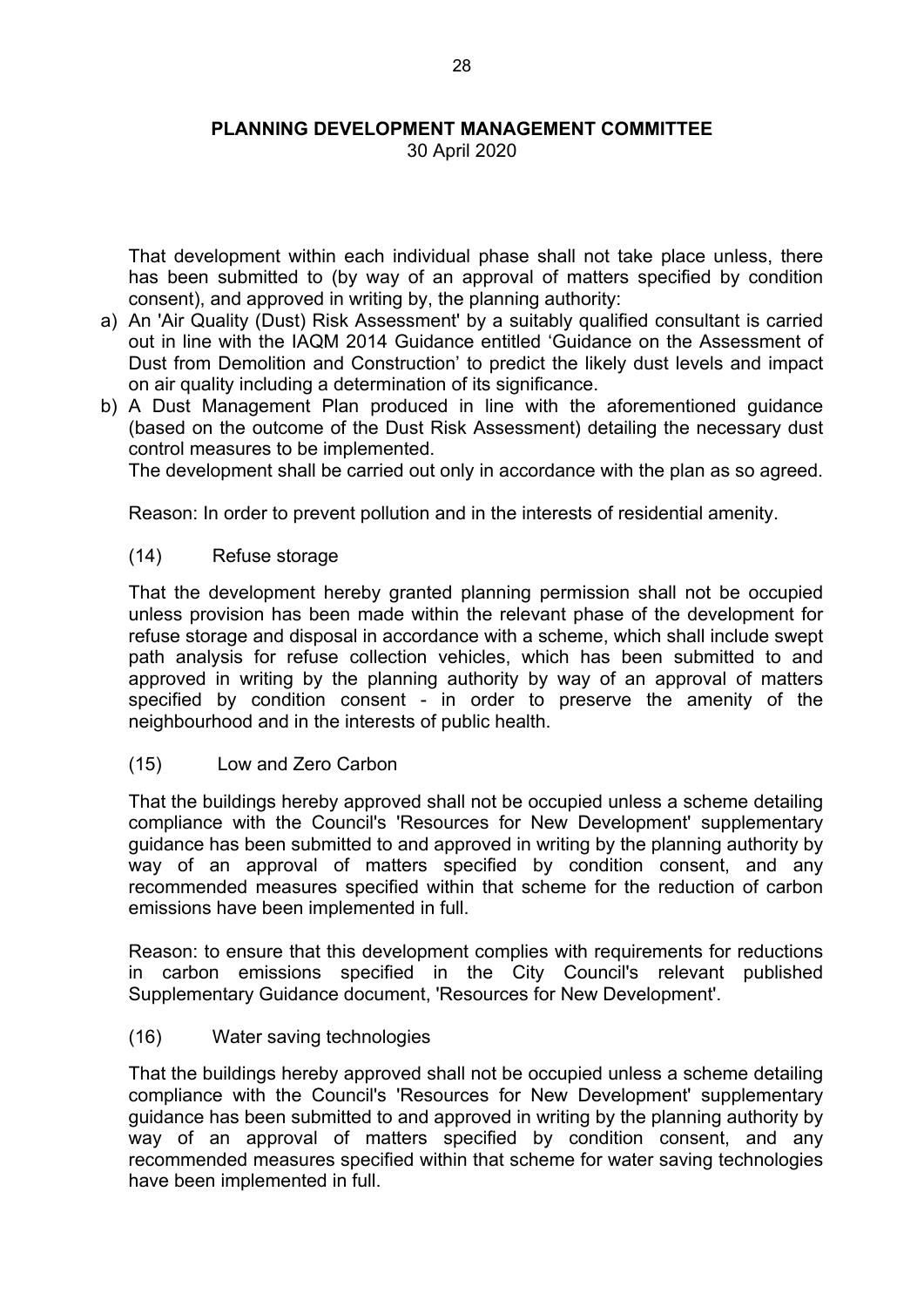30 April 2020

Reason: to ensure that this development complies with requirements for reductions in carbon emissions specified in the City Council's relevant published Supplementary Guidance document, 'Resources for New Development'.

(17) Housing Adaptability

That residential units shall be erected only in accordance with plans detailing how the design demonstrates accessibility and future adaptability for elderly and disabled residents, such as bedrooms on ground floor or accessible by lift.

Reason: To ensure that all housing is adaptable to suit all residents.

(18) Electric Vehicle Charging Points, cycle and motorcycle parking

That development within each phase shall not take place unless there has been submitted to by way of MSC applications and approved in writing by, the planning authority details of electric vehicle charging points, cycle and motorcycle spaces and car parking provision. Individual buildings shall not be occupied unless the charging points and cycle / motor cycle / car parking spaces in accordance with the plans as so approved with have been implemented and are ready for use for the particular building.

Reason: To encourage sustainable travel and road safety.

(19) Noise mitigation

That no building shall be occupied nor the proposed link road opened unless the relevant noise mitigation measures achieving at least an equivalent effect as those measures contained and recommended within the Noise Impact Assessment (Reference 165-R01-D Date: 21 September 2018) have been implemented in full on site.

Reason: To protect residential amenity.

(20) Details of Barriers

That no noise mitigation barriers or boundary treatments shall be implemented on site other than in accordance with plans and details submitted (by way of MSC applications) to, and approved in writing by the planning authority.

Reason: in the interests of visual amenity.

(21) Lepidoptera Protection

That no development shall take place unless there has been submitted (by way of MSC application) to and approved in writing by the planning authority a construction methodology that includes measures to securely separate a retained area of grassland within the northern field (north of the Deeside Way) from plant, machinery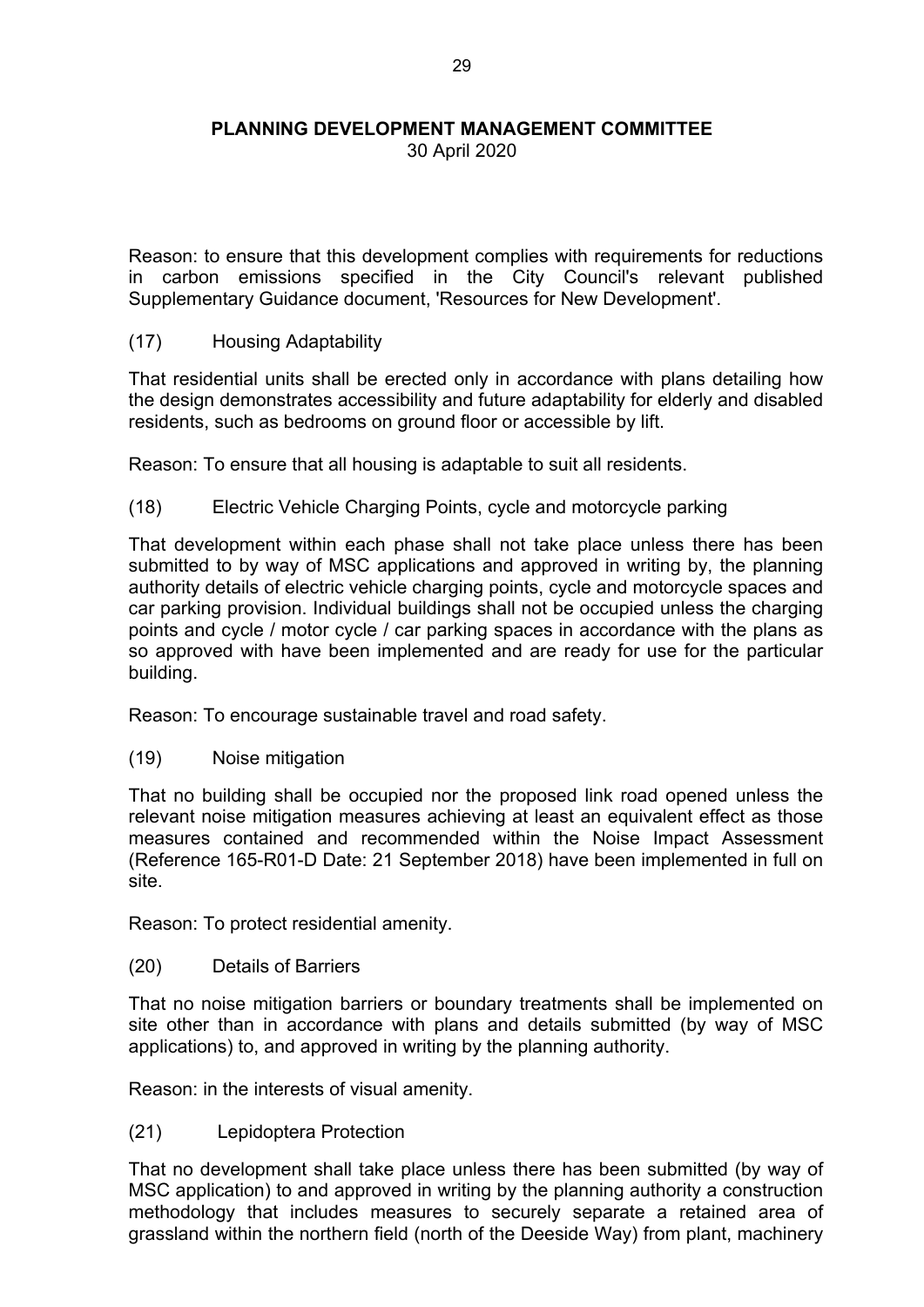30 April 2020

and storage of materials during the construction period. The details shall include a layout plan showing sufficient size of area to provide habitat for lepidoptera, and suitable barriers.

The construction shall be carried out in full accordance with the mitigation measures recommended in the Lepidoptera Survey 8 August 2019, or such other report as subsequently agreed with the planning authority, and measures implemented in full prior to occupation of any building or opening of the road.

Reason: To help ensure conservation of lepidoptera on site.

# (22) Contaminated Land

That no development involving digging shall take place within 10m of the edge of the surfaced footpath on the Deeside Way, unless it is carried out in full accordance with a scheme to deal with contamination on the site that has been approved in writing by the planning authority.

The scheme shall follow the procedures outlined in Planning Advice Note 33 Development of Contaminated Land and shall be conducted by a suitably qualified person in accordance with best practice as detailed in BS10175 Investigation of Potentially Contaminated Sites - Code of Practice and other best practice guidance and shall include:

- 1. an investigation to determine the nature and extent of contamination,
- 2. a site-specific risk assessment,
- 3. a remediation plan to address any significant risks and ensure the site is fit for the use proposed.

No building(s) on the development site shall be occupied unless

1. any long term monitoring and reporting that may be required by the approved scheme of contamination or remediation plan or that otherwise has been required in writing by the planning authority is being undertaken and

2. a report specifically relating to the building(s) has been submitted and approved in writing by the planning authority that verifies that remedial works to fully address contamination issues related to the building(s) have been carried out, unless the planning authority has given written consent for a variation.

The final building on the application site shall not be occupied unless a report has been submitted and approved in writing by the planning that verifies that completion of the remedial works for the entire application site, unless the planning authority has given written consent for a variation.

Reason: in order to ensure that the site is fit for human occupation

(23) Junctions

That no development shall take place unless there has been submitted to (by way of MSC applications) details as follows: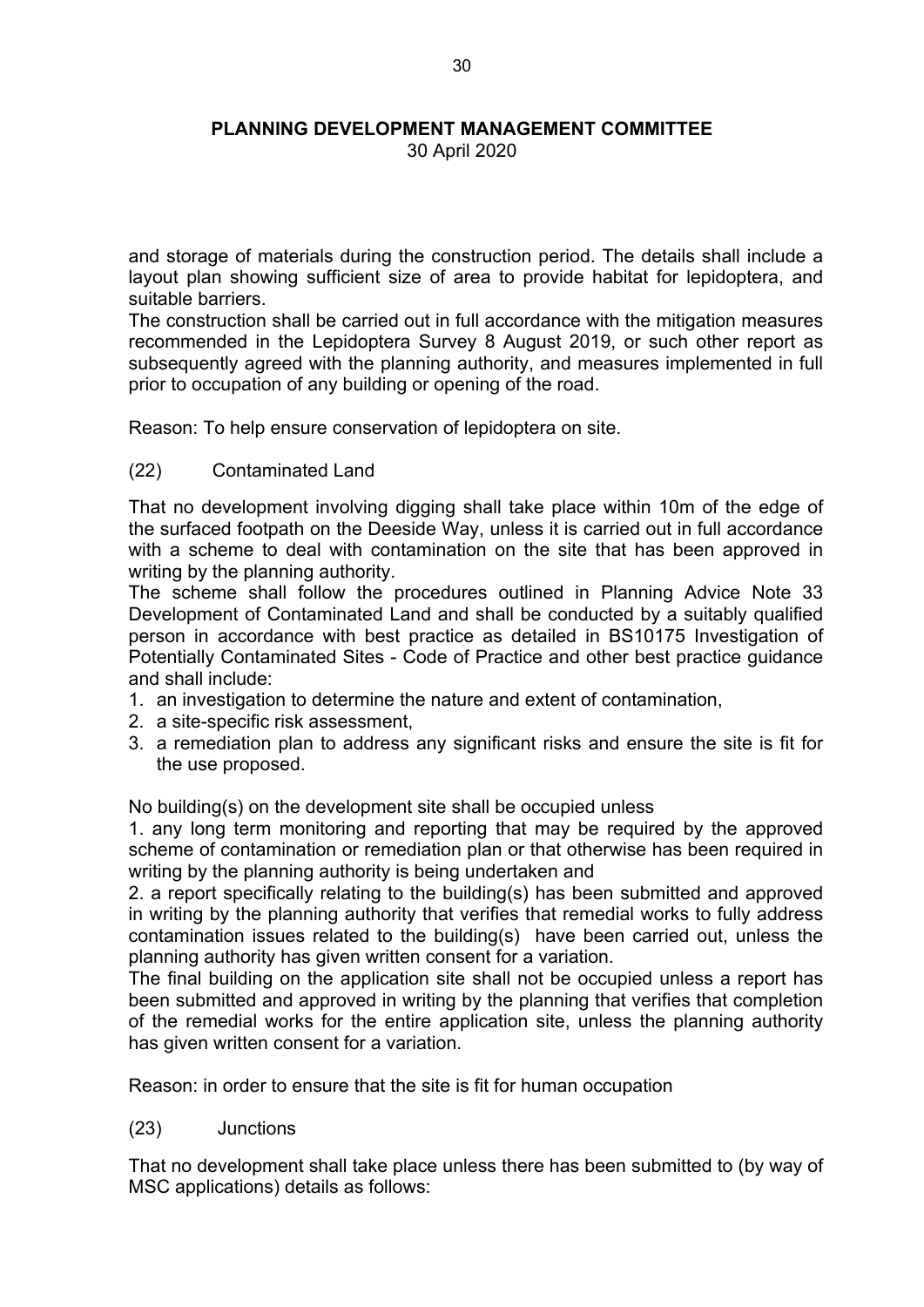30 April 2020

- a) Plans including layout plans and details of levels, of the junction of the proposed link road onto Inchgarth Road, including replacement provision for access to land to the south where necessary as a result of the development;
- b) Plans including layout plans and details of levels of the junction of the proposed link road with North Deeside Road.

Reason: In the interests of road safety

(24) Surface Water Drainage

That no development shall take place unless a scheme of all drainage works designed to meet the requirements of Sustainable Urban Drainage Systems has been submitted to and approved in writing by the Planning Authority by way of an approval of matters specified by condition consent. This shall include how surface water run-off shall be addressed during construction, as well as incorporating the principles of pollution prevention and mitigation measures. Thereafter works shall take place in complete accordance with the details and measures as so approved and no individual phase of the development shall be occupied unless the drainage for that phase has been installed in complete accordance with the said scheme.

Reason: in order to safeguard water qualities in adjacent watercourses and to ensure that the development can be adequately drained.

#### (25) Soil conditions

That no development shall take place unless there has been submitted to (by way of MSC applications) and approved in writing by the planning authority:

- a) Assessment of soil conditions and if peat is found a Peat Management plan, which includes depth, details of avoidance and appropriate reuse;
- b) Site Waste Management Plan; and,
- c) Japanese Knotweed Management Plan

Thereafter the development shall not be occupied unless the on-going measures within such plans have been implemented in full and carried out in complete accordance with the plans as so agreed.

Reason: in the interests of preventing pollution and preserving peat.

(26) Radon

That development shall take place fully in accordance with the conclusions and any mitigation measures identified in a report on the presence of radon on site, that has been submitted to (by way of MSC application) and approved in writing by the planning authority.

Reason: In the interests of the safety of future residents, and as the presence of radon to the south of the site is noted in the application submissions.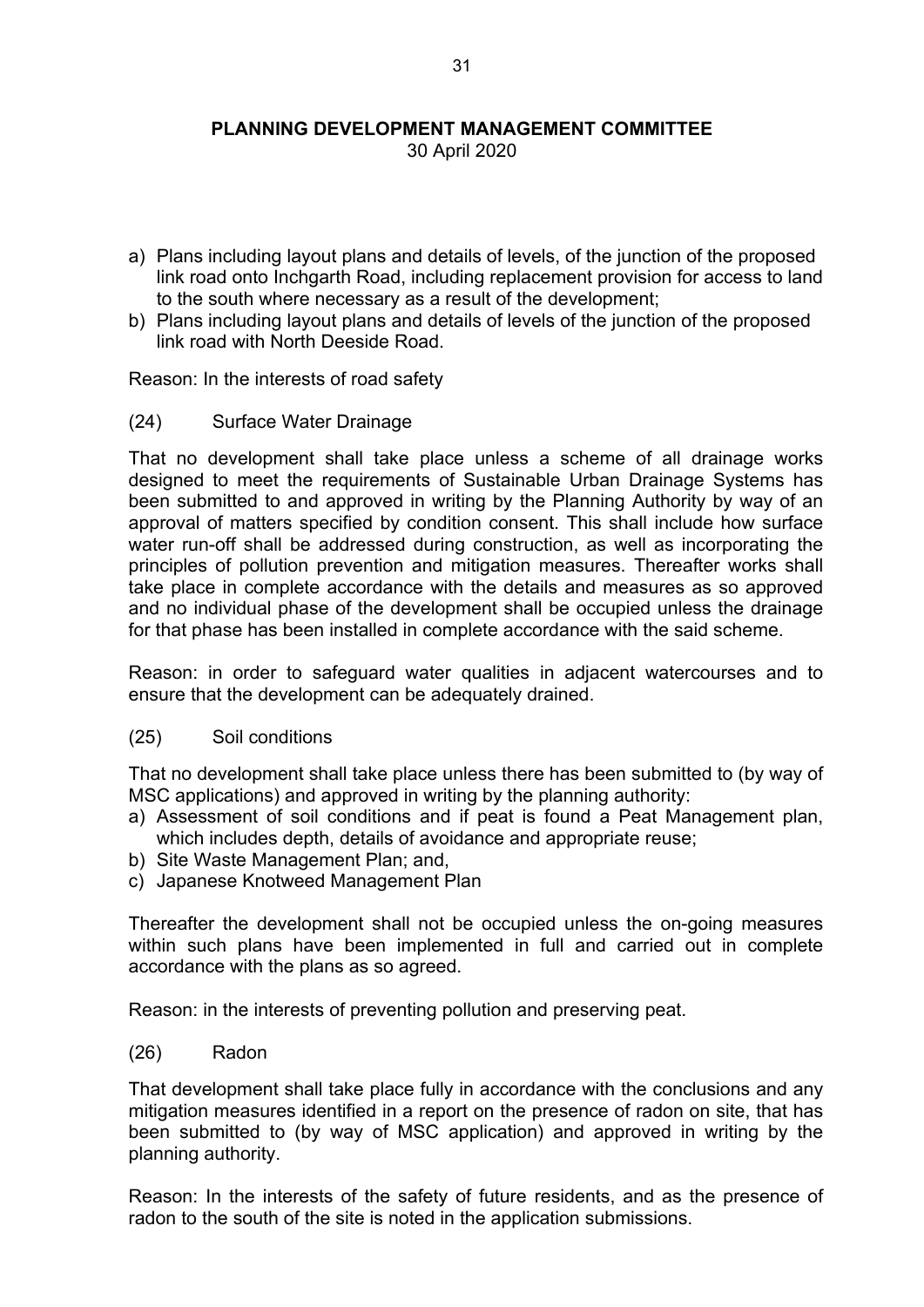30 April 2020

Councillor Cooke moved as an amendment, seconded by Councillor Greig:- That the application be refused.

On a division, there voted:- for the motion (7) - the Convener, the Vice Convener and Councillors Allan, Copland, Henrickson, MacKenzie and Mailk; for the amendment (2) – Councillors Cooke and Greig.

# **The Committee resolved:-**

to adopt the motion and therefore approve the application in line with the recommendation above.

# **ENFORCEMENT ANNUAL REPORT - PLA/20/084**

**10.** The Committee had before it a report by the Chief Officer – Strategic Place Planning, which informed Members of the planning enforcement work that had been undertaken by the Planning Service from 1<sup>st</sup> April 2019 to 31<sup>st</sup> March 2020.

#### **The report recommended:-**

that the Committee note the contents of the report.

# **The Committee resolved:-**

to approve the recommendation contained in the report.

# **PRE DETERMINATION HEARING REPORT - GOV/20/087**

**11.** The Committee had before it a report by the Chief Officer – Governance, which sets out the criteria for when Pre-Determination Hearings would be triggered, and the process that would follow for reporting to this Committee and referral to Full Council if appropriate.

# **The report recommended:-**

that the Committee –

- (a) notes the contents of the report; and
- (b) agree that the Chief Officer Strategic Place Planning would report to this Committee when a Pre-Determination Hearing was, or may be required, for any application with a recommendation as to:
	- whether a hearing should be held for the application and
	- whether it should be determined by this Committee or by Full Council.

# **The Committee resolved:-**

to approve the recommendations contained in the report.

- **Councillor Marie Boulton, Convener**